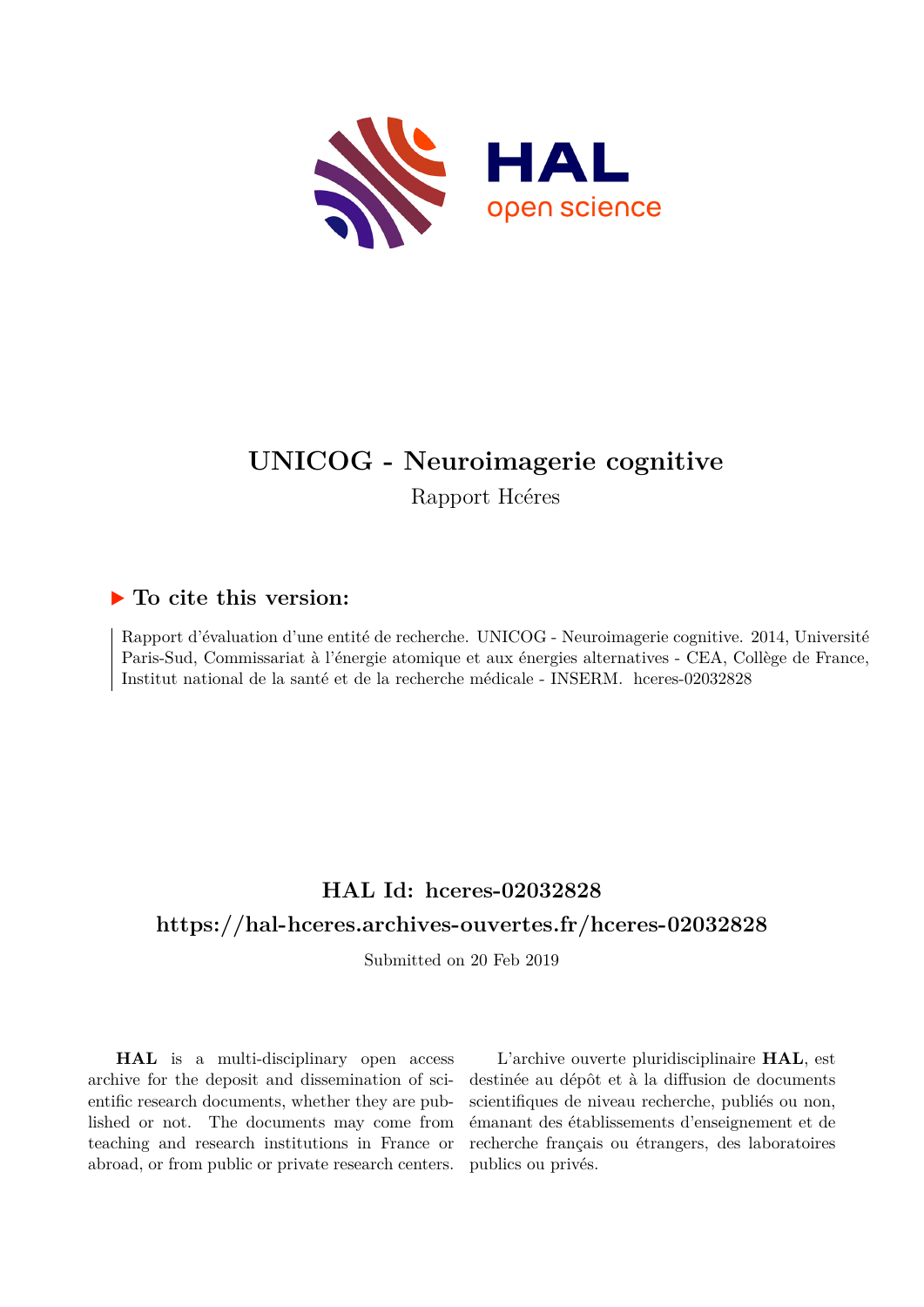

agence d'évaluation de la recherche et de l'enseignement supérieur

> Department for the evaluation of research units

AERES report on unit: COGNITIVE NEUROIMAGING UNIT UNICOG Under the supervision of the following research bodies: Université Paris-Sud Institut National de la Santé Et de la Recherche Médicale – INSERM Commissariat à l'Énergie Atomique et aux Énergies Alternatives – CEA



December 2013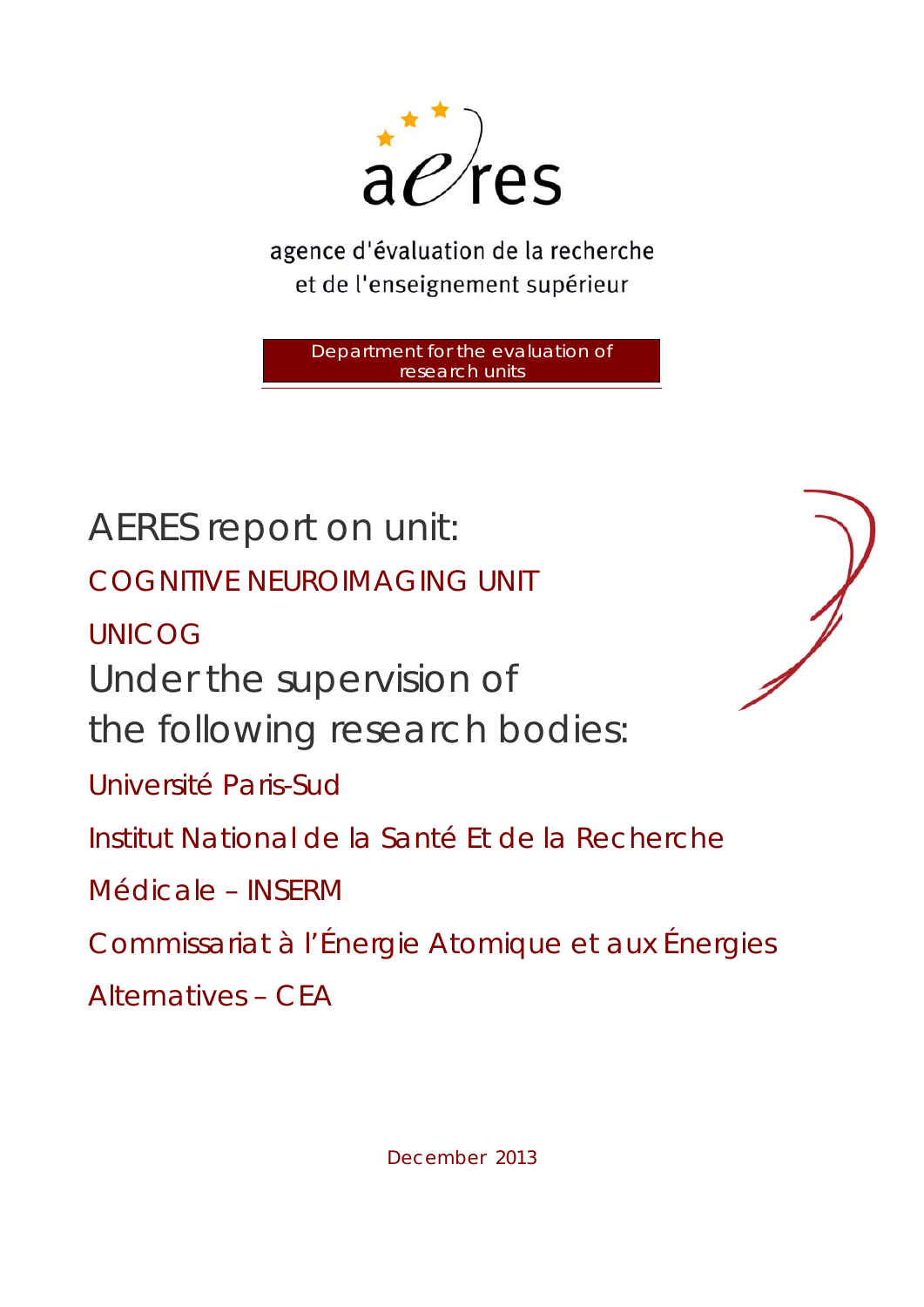

# agence d'évaluation de la recherche et de l'enseignement supérieur

Department for the evaluation of research units

*On behalf of AERES, pursuant to the Decree On behalf of the expert committee, of 3 november 20061,* 

− Mr. Didier HOUSSIN, president

 $\overline{a}$ 

− Mr. Pierre GLAUDES, head of the evaluation of research units department

− Mr Richard FRACKOWIAK , chair of the committee

<sup>1</sup> The AERES President "signs [...], the evaluation reports, [...] countersigned for each department by the director concerned" (Article 9, paragraph 3 of the Decree n ° 2006-1334 of 3 November 2006, as amended).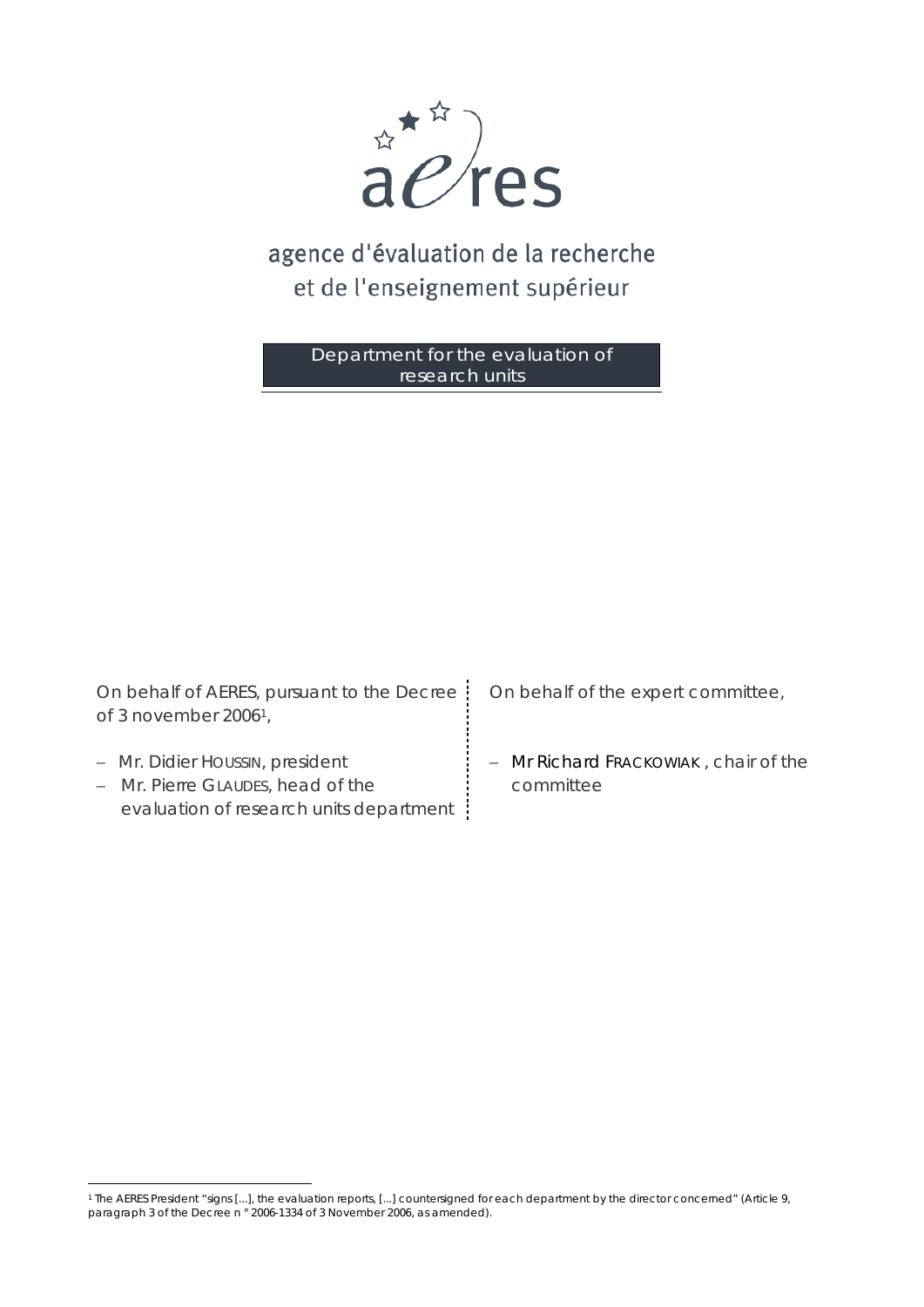# Evaluation report

This report is the result of the evaluation by the experts committee, the composition of which is specified below. The assessments contained herein are the expression of independent and collegial deliberation of the committee.

| Unit name:                                  | Cognitive Neuroimaging unit                     |
|---------------------------------------------|-------------------------------------------------|
| Unit acronym:                               | UNICOG                                          |
| Label requested:                            | <b>INSERM / CEA Cognitive Neuroimaging Unit</b> |
| Present no.:                                | U 992                                           |
| Name of Director<br>$(2013 - 2014)$ :       | <b>Mr Stanislas DEHAENE</b>                     |
| Name of Project Leader<br>$(2015 - 2019)$ : | <b>Mr Stanislas DEHAENE</b>                     |

# Expert committee members

| Chain:   | Mr Richard Frackowlak, Département des neurosciences cliniques,<br>Hôpital universitaire, Lausanne, Switzerland |
|----------|-----------------------------------------------------------------------------------------------------------------|
| Experts: | Ms Daphné BAVELIER, Faculté de Psychologie et des Sciences de<br>l'Éducation, Switzerland                       |
|          | Mr Olivier BERTRAND, Lyon Neuroscience Research Center                                                          |
|          | Mr Jean DAUNIZEAU, Institut du cerveau et de la moelle épininière, Paris                                        |
|          | Mr Mathias Pessiglione, Institut du cerveau et de la moelle épininière,<br>Paris (representative of CSS INSERM) |
|          | Mr Tim SHALLICE, Cognitive Neuroscience Area, SISSA, Italy                                                      |

### Scientific delegate representing the AERES:

Mr Yves TROTTER

### Representatives of the unit's supervising institutions and bodies:

|  | Mr Jacques BITTOUN, Université Paris-Sud |  |
|--|------------------------------------------|--|
|  |                                          |  |

Mr Gilles BLOCH, CEA

Ms Ghislaine DEHAENE (representative of the Doctoral School ED 3C")

Mr Etienne HIRSCH, INSERM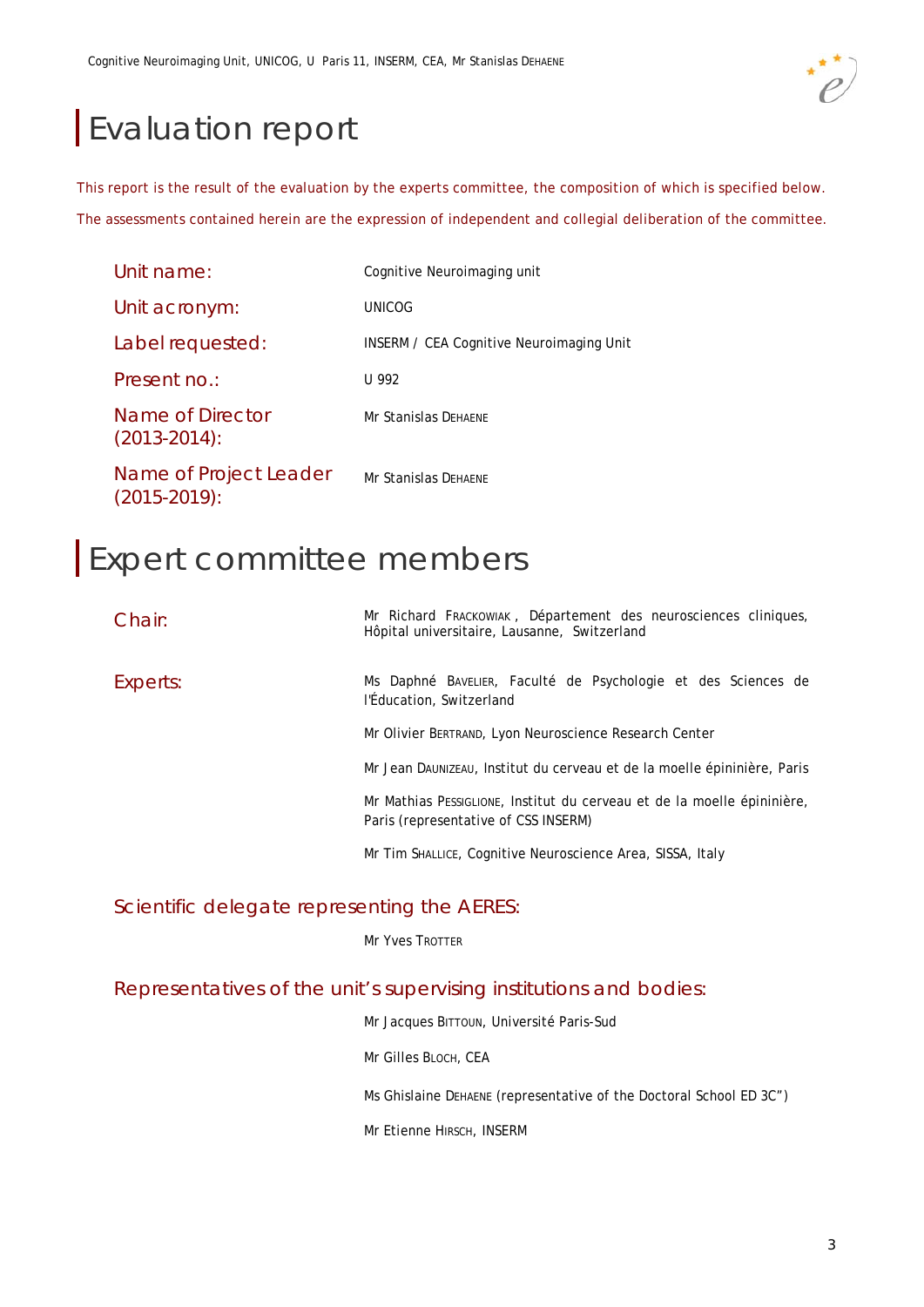### 1 **Introduction**

### History and geographical location of the unit

The Cognitive Neuroimaging unit was created by INSERM in January 2002 and renewed in January 2006 and again in January 2010. It is a mixed unit affiliated to INSERM, the French Atomic Energy Commission (CEA, which provides the building and the brain imaging facilities) and Université Paris-Sud (which provides part of the funding). Through its director, who is also a professor at Collège de France, it is affiliated to the Institut de Biologie of the Collège de France, which also provides some permanent funding.

The unit was started as part of the Service Hospitalier Frédéric Joliot in Orsay, and then moved to the NeuroSpin facility, headed by Mr Denis LE BIHAN on the nearby Saclay campus, when this facility was opened in January 2007.

The Cognitive Neuroimaging Unit is the only life science core unit of NeuroSpin, which is almost entirely comprised of non-CEA researchers, most of whom are cognitive neuroscientists (the remaining staff are primarily physicists and computer scientists). Its primary role is to apply the remarkable brain imaging tools available at NeuroSpin to specific questions in cognitive neuroscience.

### Management group

Director of the unit: Mr Stanislas DEHAENE

#### AERES nomenclature

SVE1\_LS5 (primary)

SVE1\_LS7 (secondary)

#### Unit workforce

| Unit workforce                                                                                                              | Number as at<br>30/06/2013 | Number as at<br>01/01/2015 |
|-----------------------------------------------------------------------------------------------------------------------------|----------------------------|----------------------------|
| N1: Permanent professors and similar positions                                                                              |                            |                            |
| N <sub>2</sub> : Permanent researchers from Institutions and similar positions                                              | 13                         | 14                         |
| N3: Other permanent staff (without research duties)                                                                         | 2                          | 2                          |
| N4: Other professors (Emeritus Professor, on-contract Professor, etc.)                                                      |                            |                            |
| N <sub>5</sub> : Other researchers from Institutions<br>(Emeritus Research Director, Postdoctoral students, visitors, etc.) | 17                         | 12                         |
| N6: Other contractual staff<br>(without research duties)                                                                    |                            |                            |
| <b>TOTAL N1 to N6</b>                                                                                                       | 33                         | 30                         |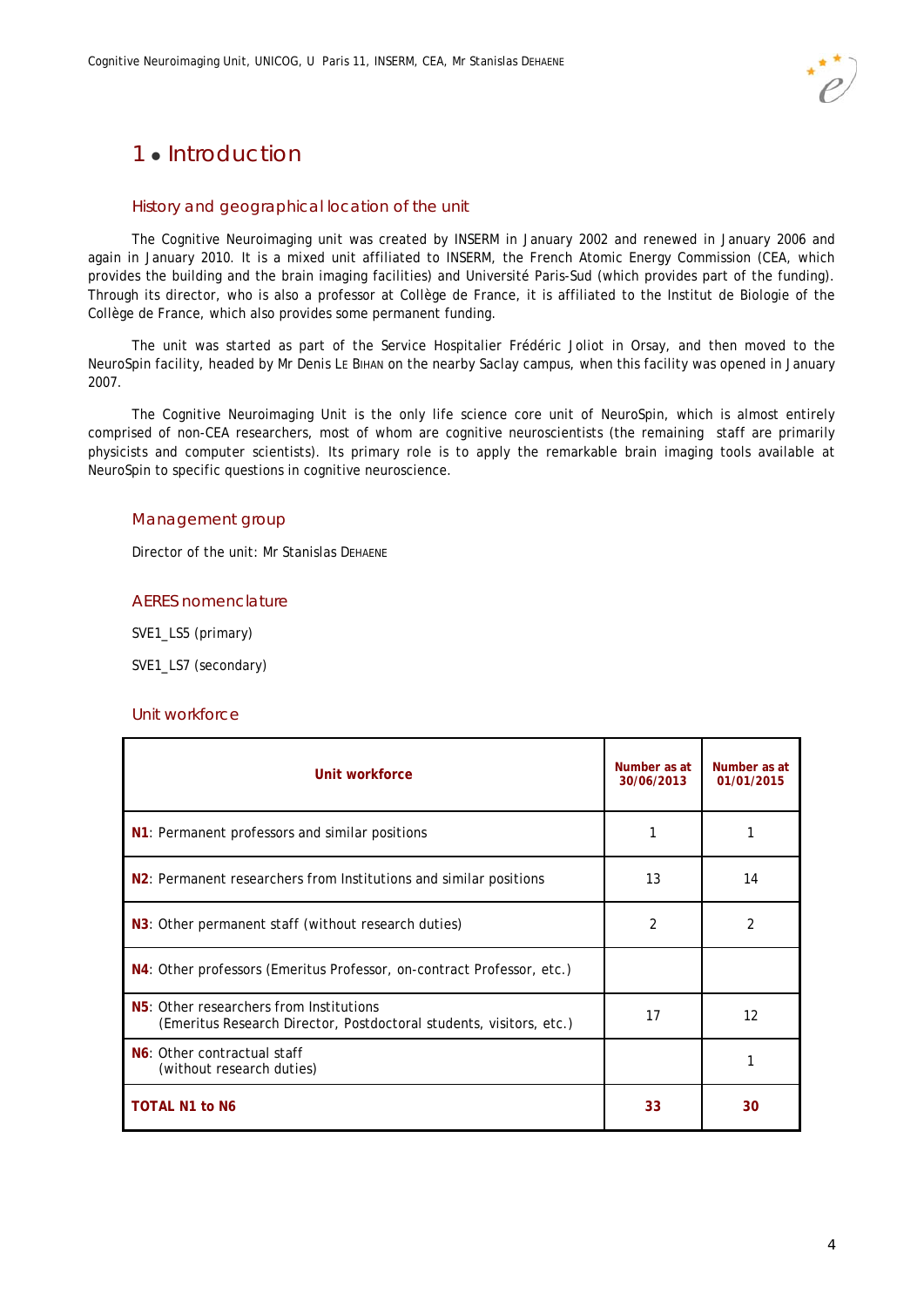

| Unit workforce                                                     | Number as at<br>30/06/2013 | Number as at<br>01/01/2015 |
|--------------------------------------------------------------------|----------------------------|----------------------------|
| Doctoral students                                                  | 15                         |                            |
| Theses defended                                                    | 9                          |                            |
| Postdoctoral students having spent at least 12 months in the unit* | 9                          |                            |
| Number of Research Supervisor Qualifications (HDR) taken           | $\overline{2}$             |                            |
| Qualified research supervisors (with an HDR) or similar positions  | 4                          | 5                          |

### 2. Assessment of the unit

### Strengths and opportunities related to the context

This is a coherent unit composed of 4 excellent to outstanding groups:

- group 1: Neuroimaging of Human Cognitive Architectures (directed by Mr Stanislas DEHAENE, professor at Collège de France): to analyze, in the healthy subject, the architecture of cerebral networks involved in cognitive functions that are particularly developed in humans, including syntax in the linguistic and mathematical domains, access to consciousness, and introspection;

- group 2: Neuroimaging of Language and Symbols (directed by Mr Christophe PALLIER, DR2 CNRS): to analyze the neural bases of language and symbol processing, including the semantic processing of words and numbers;

- group 3: Neuroimaging of Development (directed by Ms Ghislaine DEHAENE-LAMBERTZ, DR1 CNRS): to examine human cognitive development in infants and children, both at the structural and functional levels, and to develop new imaging techniques adapted to human infants;

- group 4: Magnetoencephalography and Brain dynamics (directed by Ms Virginie VAN WASSENHOVE, CEA): to evaluate the processing of multisensory information, its temporal organization and particularly the representation of temporal information in the human brain, using magnetoencephalography (MEG) as a principal method.

It works in a technologically ideal environment with excellent facilities that will in due course include some of the most powerful magnets used in human brain research, supported by an animal team, a clinical facility and outstanding physical and technological engineering expertise.

The doctoral students and post-docs have an excellent esprit de corps and clearly interact well across groups a well as within. There is little isolationism and an understanding of the need for inter-disciplinarity

There is a high degree of awareness about the external proselytisation of the unit's work which has high social importance in many ways. There are well managed interactions with the press, the educational community, popular science organisations and the local community. This activity intertwines with the scientific work and represents a refreshing public face of science that is paid for by the population and is to be congratulated.

The scientific output is outstanding and there seem no reasons to think it will not continue.

### Weaknesses and threats related to the context

The site is remarkable (the "Notre Dame of Neuroimaging"). However it is isolated for both working staff and volunteers or patients. The strict CEA security rules at times interfere with working hours for the scientists and indeed seem to make group 3's and the Translational Unit's work more tedious than necessary.

There is a large number of temporary scientists associated with UNICOG – this could be perceived as a weakness but the experts committee feels this is in fact a major advantage giving a throughput of smart young scientists who can subsequently find work elsewhere thus raising the reputation of France in the field.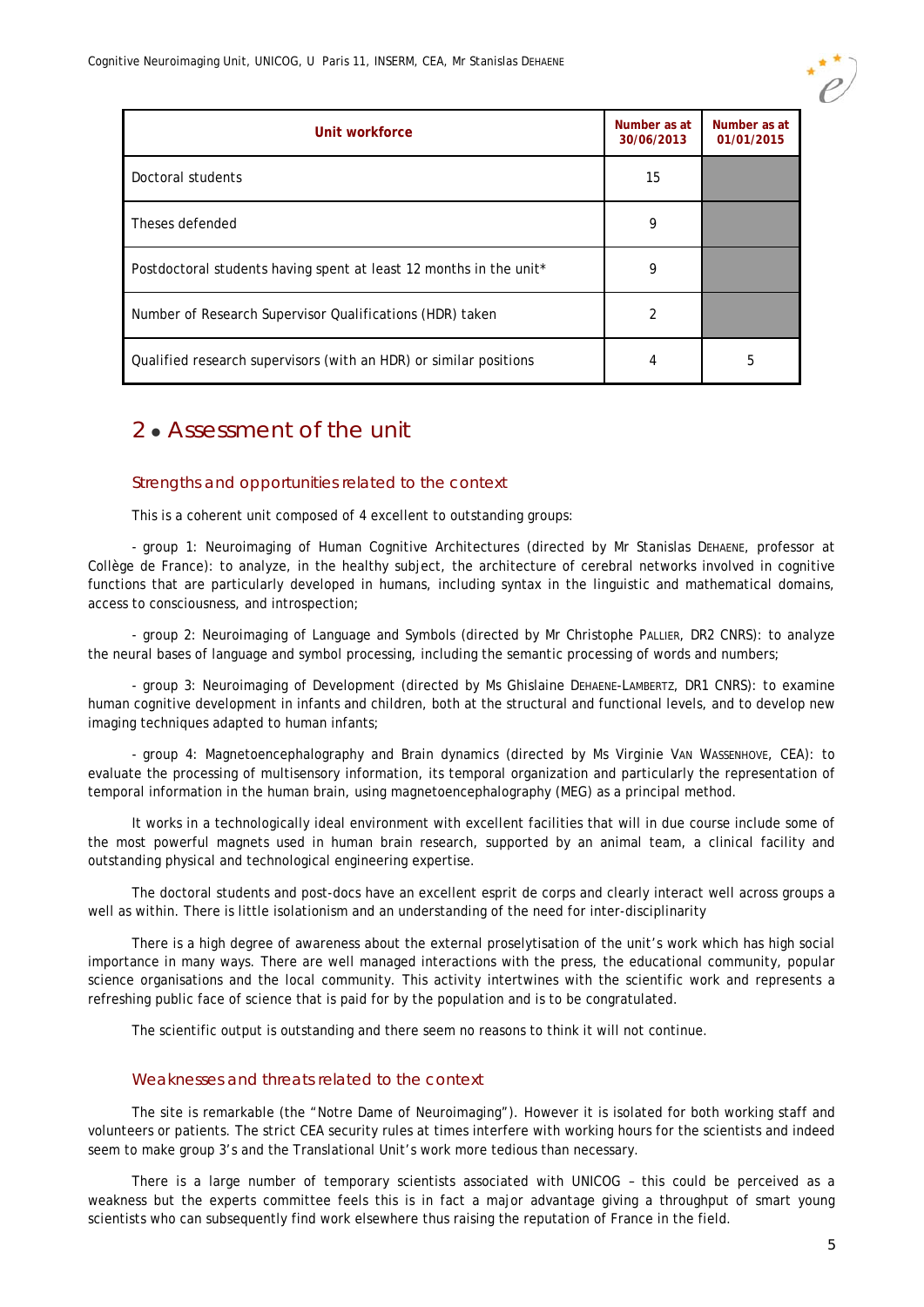

The management of NeuroSpin is clearly a major task – it seems that regular meeting of the heads of units with the director could benefit all in diminishing the administrative workload and giving opportunity for high-level interaction between the major units. There are significant outstanding administrative and managerial issues that make work difficult – for example, no access to computing from home or external collaborative sites; inability to scan 24 hours for 7 days in the week. Space is also becoming an issue – there are no plans in place yet to accommodate the people that will work in NeuroSpin for the Human Brain Project. The deployment of super-computing dedicated to the work requires planning too.

The links with the clinical community are sparse, which is remarkable given the quality of the work. A senior scientist left (Mr Andreas KLEINSCHMIDT) because an appropriate senior clinical position could not be found at the Salpétrière (a similar historical situation to that of Mr Denis LE BIHAN some years ago). There should be better coordination with that community through high level links to complement those that have developed with Mr Laurent COHEN and Mr Lionel NACCACHE.

The MRI Physics group of NeuroSpin that is developing the high performance magnets and other technologies is complemented by a Computational Science group that is perhaps too focused on abstract issues of image analysis – a component of this group's work could be associated with real-life problems as perceived from the angle of life sciences or cognition as opposed to the primary viewpoint of mathematics or algorithmics.

In terms of novel initiatives, the unit feels strongly that a non-human primate group should become established at NeuroSpin through the stabilisation of Mr Béchir JARRAYA. The experts committee agrees and urges steps to be taken to promote such a development. One of the UNICOG groups is relatively young with an appointment made to its leadership this year. The intellectual quality of the proposed programme in group 4 suggests that this was a wise appointment.

Finally, it is clear that the constant escalation of the internal costs of scans is beginning to be deleterious to work by the unit. A formal accord is needed stipulating how many free pilot studies are given to preparation of grants or for the testing of new collaborative groups.

#### Recommendations

The work of the unit should be supported fully and equally for all of its 4 constituent groups.

Plans need to be made for the accommodation of the HBP (Human Brain Project) Cognitive Architectures subproject.

High level communication with management, computation and physics needs to be made regular to promote interdisciplinary interaction in NeuroSpin at a higher level still than at present.

The CEA needs to rapidly provide procedures that maintain security whilst providing an appropriate academic environment at NeuroSpin for UNICOG. This should not be outside the competence of the world's foremost security experts.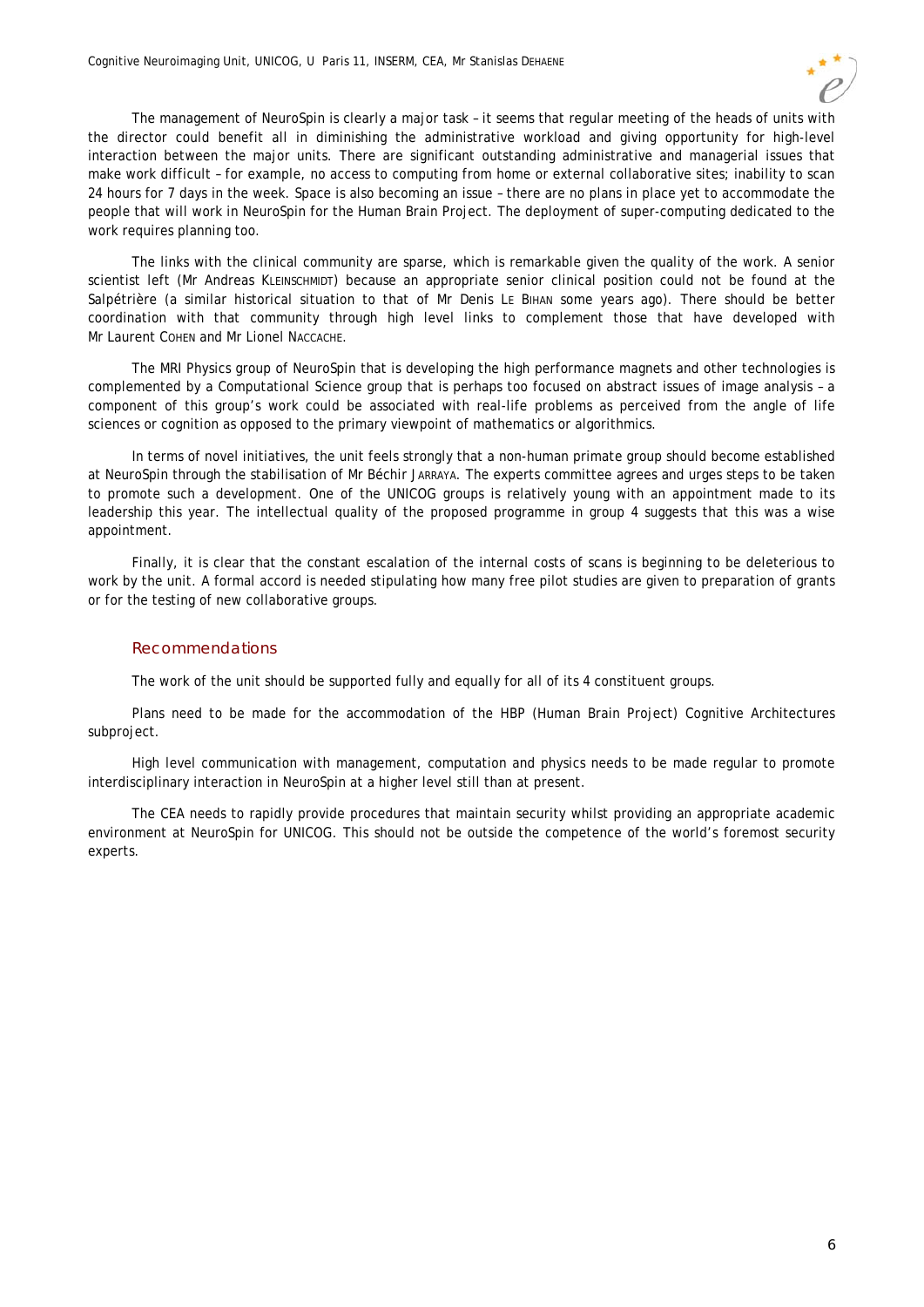### 3 Detailed assessments

#### Assessment of scientific quality and outputs

Outstanding – world class (cognition) and in many ways, world leading in certain aspects (development).

Two groups are slightly further ahead than the remaining two, but both the latter have recently been formed or had new leadership. The experts committee is satisfied that the output in terms of numbers of publications, quality of journals and numbers of written outputs for general public consumption is first class.

### Assessment of the unit's academic reputation and appeal

In a straw poll about 70 % of students and almost 100 % of post-docs came to NeuroSpin because of the reputation of UNICOG and its leader. The international collaborations are numerous and of high quality with people at the leading edge of the field which is also evidence for the unit's reputation scientifically.

### Assessment of the unit's interaction with the social, economic and cultural environment

This is outstanding with activity that goes from online lectures from the Collège de France to proposals to interactions with teachers for texts and methods to help dyslexic children read. Of note also is the major contribution to the Cogmaster programme run from the ENS/EHESS.

### Assessment of the unit's organisation and life

The relationships between scientists are excellent, the unit is "woman friendly" and the staffs appreciates the flat structure and the disposition of working places that often give opportunities to interact between as well as within groups.

### Assessment of the unit's involvement in training through research

PhD students have their own mentors – there is no dual mentorship programme in place to deal with tensions and other personal issues. This is common practice now – principal supervisor and mentor (or co-supervisor). However, the école doctorale system in place in France may represent another way of guiding students that is equally effective. There are many opportunities to learn how to present at international meetings and the use of English for these occasions is supported. The students expressed a desire for a retreat(s) where they could meet in more social circumstances to talk about what they are doing and to familiarise themselves with the bigger scientific picture of the unit.

### Assessment of the strategy and the five-year plan

The 5-year plan is thorough, builds on the past, suggests new avenues and was considered scientifically exciting. The main initiatives relate to opportunities provided by the restructuring into 4 groups. Secondly, the technological advantages promised by the 7T and 11.5T magnets and by an established non-human primate physiology team that will provide mechanisms at the physiological level to complement those being elaborated by the MEG group seem to constitute a very coherent methodological blueprint.

The consciousness programme that will become more important in Mr Stanislas DEHAENE's project (group 1) is well validated with a prominent output already including consciousness signatures with EEG techniques that could be ready soon for clinical use (The procedure for obtaining a patent has commenced, which is to be applauded).

The strengthening of group 2 by two permanent engineers opens up new perspectives for the Linguistic work. The proposals here may be very taxing at the level of spatial resolution. This group is likely to use the 7T machine soon and possibly quite intensively.

Group 3 is world leading and not just because it is easier to do such studies in France nor because the field is small. Many theories of mental disease currently depend on knowing what happens during the development of the brain. This group is doing an amazing amount of descriptive work, mainly because the field is not scoped yet. Out of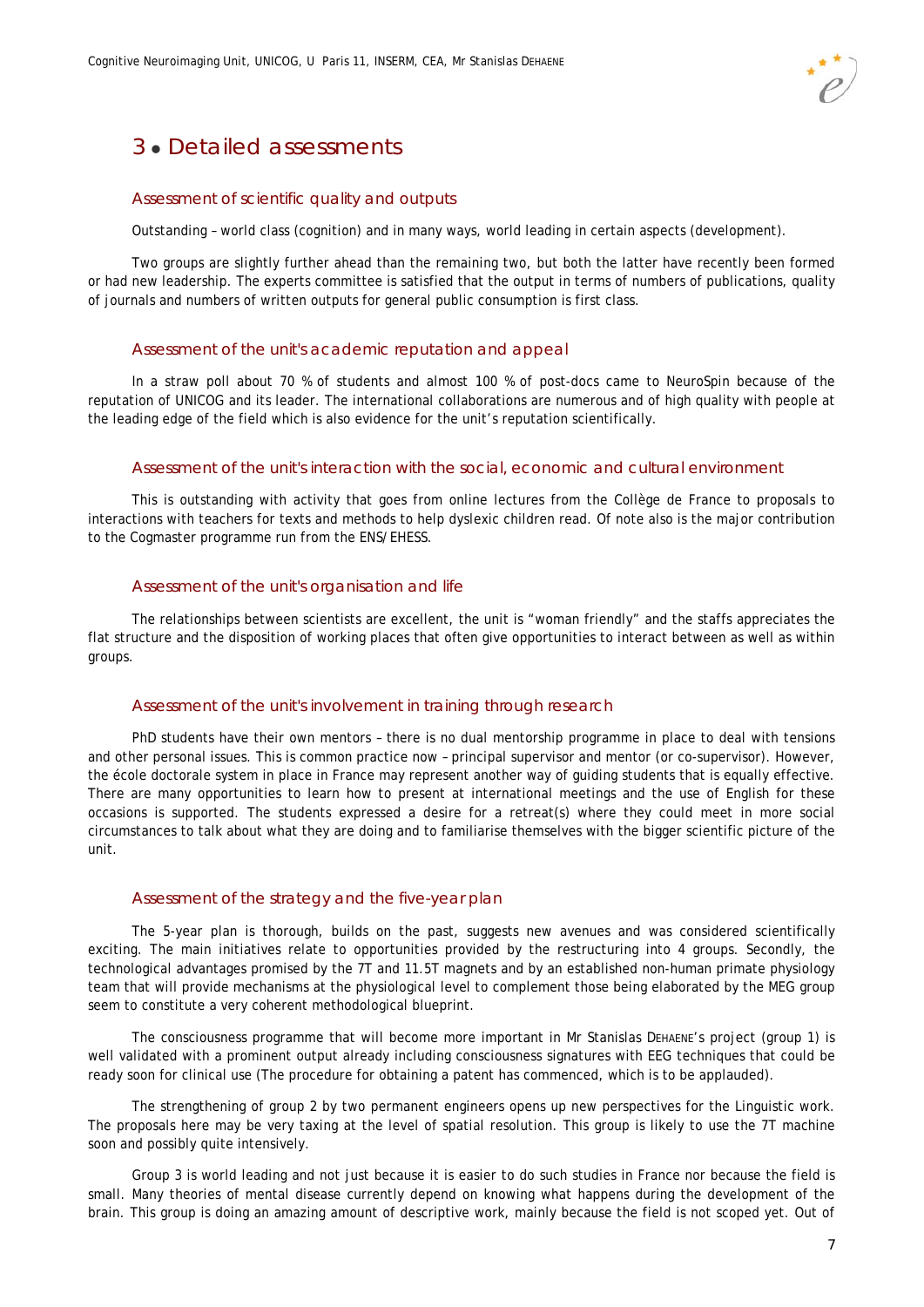

the results are merging new hypotheses that suggest a very productive period ahead. The cross-talk between non-human primate and infant brain investigation may be especially fruitful.

Group 4 is very neuroscience driven – indeed to the experts committee it seemed that much of the proposal for the next five years was very innovative for the MEG field. The ability to look out of the box was much admired and the rationale for the plan in terms of multisensory integration and interfacing with internal representations suggested that the risky nature of this work was well justified and worthy of support.

We were not provided with the Annual Report of NeuroSpin and so are unable to comment on the internal distribution of resources and on plans for the future in this regard.

In summary, an oustanding unit with excellent groups, an integrated and justified plan for the next 5 years and a workforce that seems enthusiastic, competent and proud of their discoveries.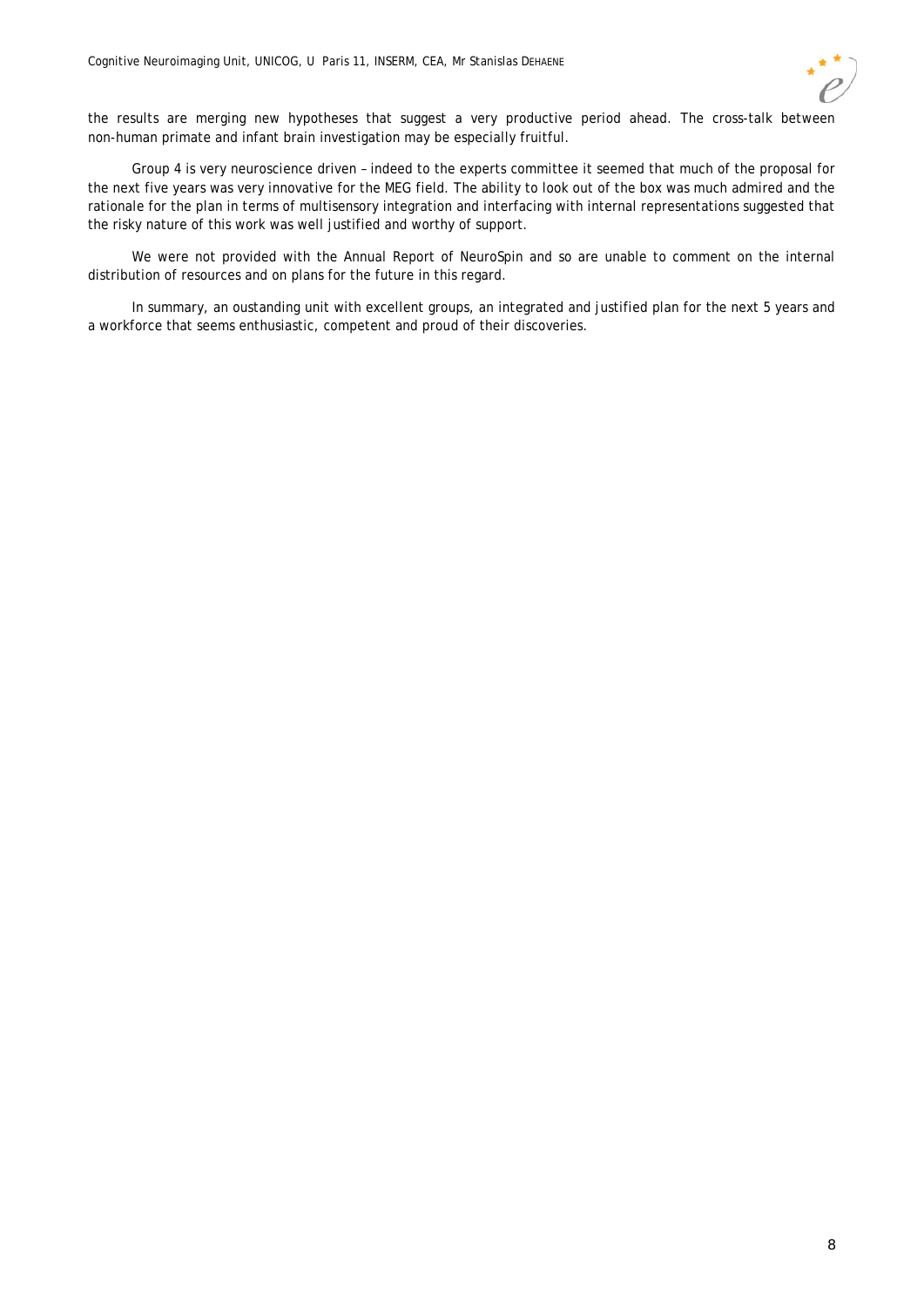

### 4 · Group-by-Group analysis

### **Group 1:** Cognitive architectures

### Name of group leader: Mr Stanislas DEHAENE

### **Workforce**

| <b>Group workforce</b>                                                              | Number as at<br>30/06/2013 | Number as at<br>01/01/2015 |
|-------------------------------------------------------------------------------------|----------------------------|----------------------------|
| N1: Permanent professors and similar positions                                      |                            |                            |
| N <sub>2</sub> : Permanent EPST or EPIC researchers and similar positions           |                            |                            |
| N3: Other permanent staff (without research duties)                                 | 0.5                        | 0.5                        |
| N4: Other professors (PREM, ECC, etc.)                                              |                            |                            |
| N5: Other EPST or EPIC researchers (DREM, Postdoctoral students,<br>visitors, etc.) | 7                          | 6                          |
| N6: Other contractual staff<br>(without research duties)                            |                            |                            |
| <b>TOTAL N1 to N6</b>                                                               | 9,5                        | 9,5                        |

| <b>Group workforce</b>                                            | Number as at<br>30/06/2013 | Number as at<br>01/01/2015 |
|-------------------------------------------------------------------|----------------------------|----------------------------|
| Doctoral students                                                 | 7                          |                            |
| Theses defended                                                   | 2                          |                            |
| Postdoctoral students having spent at least 12 months in the unit | 3                          |                            |
| Number of Research Supervisor Qualifications (HDR) taken          |                            |                            |
| Qualified research supervisors (with an HDR) or similar positions |                            |                            |

### Detailed assessments

### Assessment of scientific quality and outputs

From a basic research perspective group 1 is undoubtedly one of the leading cognitive neuroscience groups in the world. This is shown by the breadth and importance of the intellectual problems on which they have made advances, and by the high quality of the journals in which their many findings have been published.

Mr Stanislas DEHAENE and his collaborators have made many discoveries in a wide range of fields, but in particular on number processing, word processing (particularly with Mr Laurent COHEN) and consciousness (particularly with Mr Jean-Pierre CHANGEUX). Of greatest impact has probably been the work on consciousness, where he and his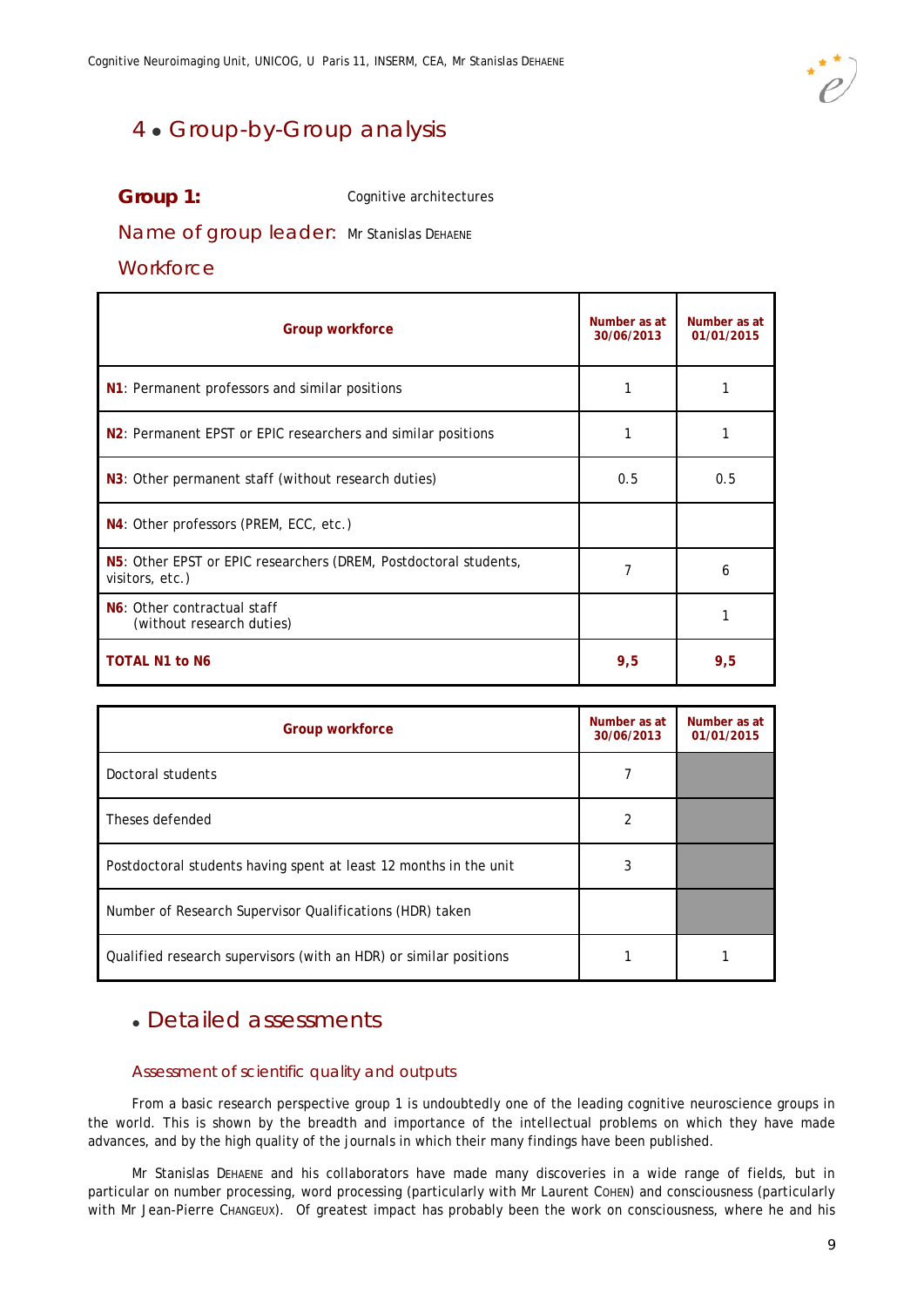

collaborators have honed the first proper scientific theory, in the field in that the theory is both realised (in part) in a computational model and has been tested by his group in a wide variety of empirical contexts.

In all three areas we have seen a partial move in the last five years from the establishment of the empirical plausibility of Mr Stanislas DEHAENE's theories to their application in a variety of contexts. Thus his group have applied his theories to the neural changes occurring when one learns to read, to the processes occurring when one carries out mental arithmetic and to methods to monitor consciousness in those who are unable to speak or act. Findings have appeared in Science (4 papers), PNAS (5 papers), Neuron (1paper) and Current Biology (1 paper) and many other journals (85 in total). At a time when most cognitive neuroscientists are specialists in one or possibly two related cognitive domains and tend to use well tried experimental paradigms or ill-controlled ones, what is perhaps most remarkable is the ability of Mr Stanislas DEHAENE to launch novel and very well designed experiments in a variety of cognitive domains. In this respect his intellectual fertility and flexibility is probably greater than that of any other cognitive neuroscientist currently active.

### Assessment of the unit's academic reputation and appeal

From a basic research perspective group 1 is undoubtedly viewed as one of the leading cognitive neuroscience groups in the world. This is shown by the honours awarded to Mr Stanislas DEHAENE, who is only 48, was the second winner of the Heineken Prize for Cognitive Science awarded in 2008 by the Dutch Academy of Sciences and has since received many academic honours including election to the Collège de France and the awarding of an honorary degree this year at the University of Lisbon. He has also been selected to lead the Cognitive Architectures pillar of the European FET "Human Brain Project".

### Assessment of the unit's interaction with the social, economic and cultural environment

Especially given the parallel research productivity, this has been excellent with preparation of a major permanent exhibit on the human brain at Cité des Sciences, authorship of two popular books on different aspects of cognition, and participation in TV and radio shows. Moreover software games and a website have been produced to help dyscalculic children, and a new consciousness monitoring method developed.

#### Assessment of the unit's organisation and life

There were no suggestions on the site visit that there were any problems in the relations within the group.

### Assessment of the unit's involvement in training through research

This appears to be good with 8 Collège de France courses available on-line, contributions to the Cogmaster course at the ENS and a variety of courses given abroad.

### Assessment of the strategy and the five-year plan

Of the three proposed lines of work for group 1, the work on consciousness is in part an extension of the types of studies previously carried out. However a major application is the development of EEG paradigms for assessing patients in apparent vegetative state. This would be clinically very useful since the main current methods employ fMRI, a much more expensive and less transportable technology. One surprising lacuna is that nothing is said on paper about the source of the patients; it is difficult to see how the research program could succeed without a steady reliable source. However it became apparent on the site visit that the collaborations with Mr Lionel NACCACHE and Mr Laurent COHEN at the Salpetriere, which will be an important source of such patients, are clearly very solid, so in practice this should not cause a problem.

The work on literacy/mathematics and education is again an extension, but a considerable one, of existing work on the effects on the brain of learning to read and so-called cultural recycling; in this respect one of the aims is to look at the brains of people with extensive training in mathematics when carrying out different types of mathematical/arithmetic operations. Investigation of this latter cognitive domain is potentially very fruitful.

What is really novel is the proposed work on the brain bases of recursion. This is particularly exciting, as it will look at recursion outside as well as within the domain of language. Outside language, recursion has hardly been experimentally investigated at all. Yet it is an important element in many of the greatest human achievements such as mathematics. In addition this is a process that is probably not possible to study in animals.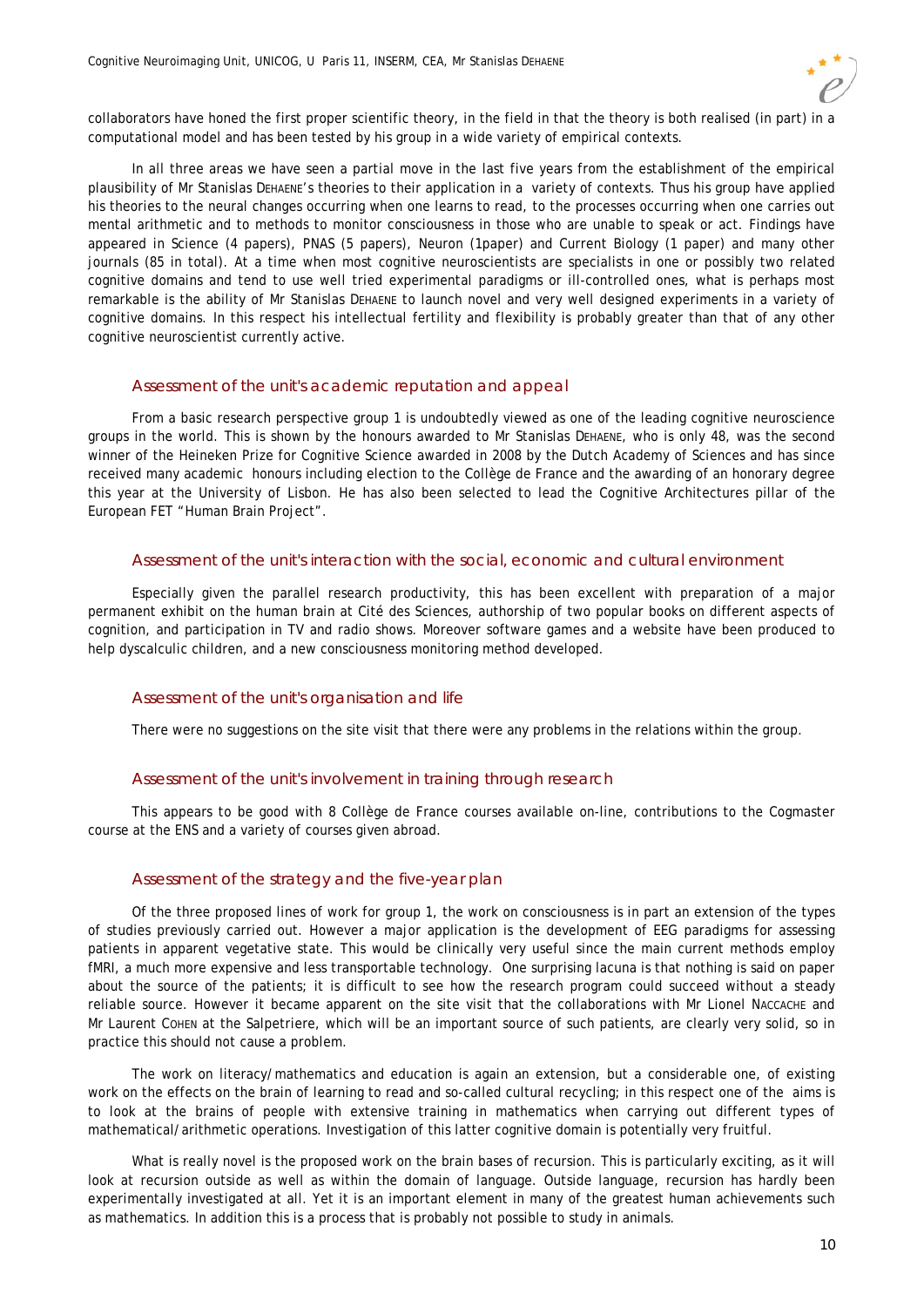### Conclusion

### **Strengths and opportunities:**

The great intellectual fertility and flexibility of Mr Stanislas DEHAENE's scientific style.

The possibility of exploring a range of novel problems of wide significance and depth using highly creative and appropriately rigorous methods.

### **Weaknesses and threats:**

Mr Stanislas DEHAENE having to spend an increasing amount of his time not on science but on scientific management. This danger is being exacerbated by the need to prepare an increasing number of grant proposals for the unit in part due to the greater cost of scanning.

### **Recommendations:**

The group should be provided as smoothly as possible with the support necessary to carry out their planned excellent program of research.

In summary, a group led most ably by one of the leading cognitive neuroscientists in the world, currently producing research of great originality and importance to his field.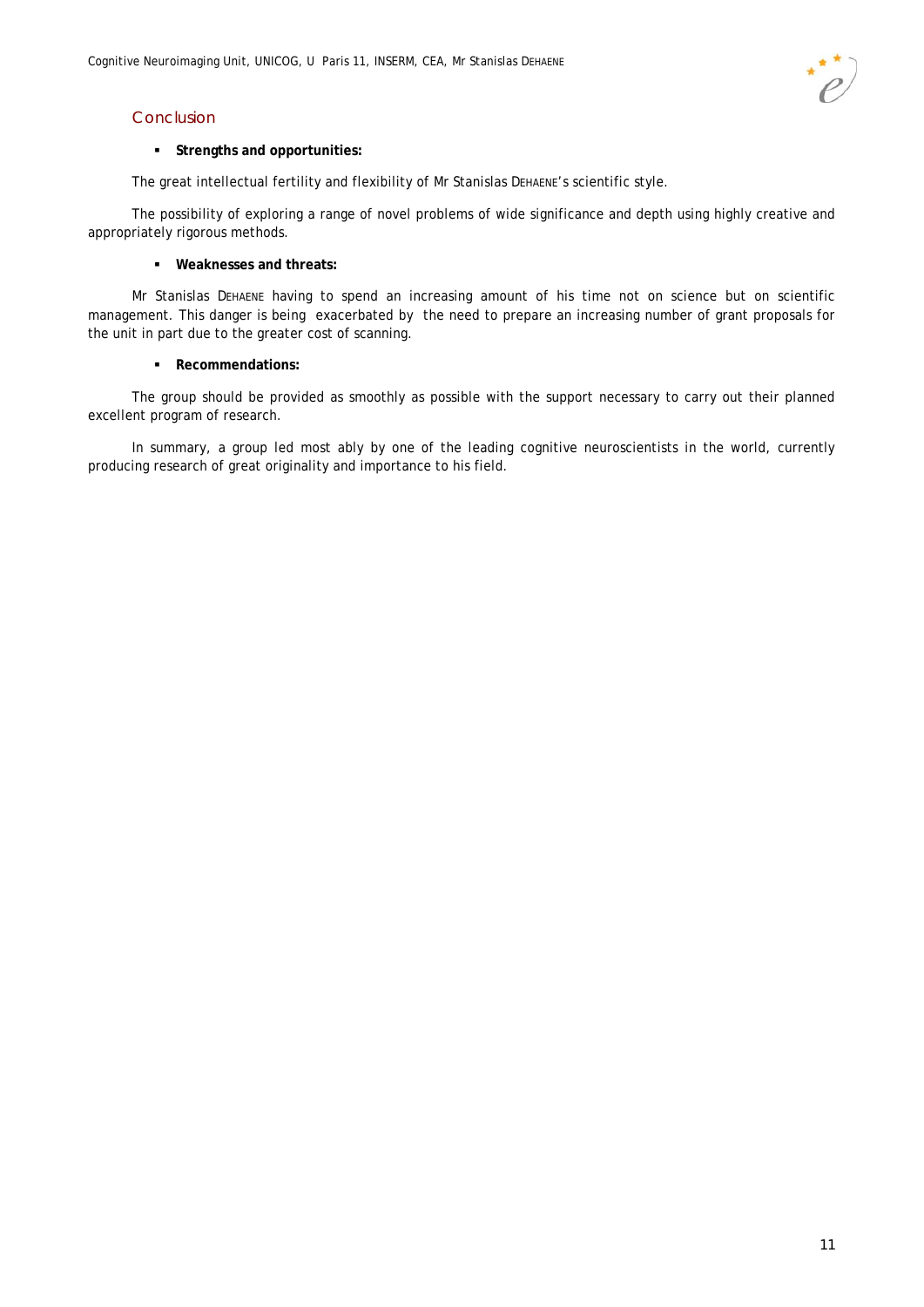

**Group 2 :** Neuroimaging of language and symbols

Name of group leader: Dr Christophe PALLIER

### **Workforce**

| <b>Group workforce</b>                                                              | Number as at<br>30/06/2013 | Number as at<br>01/01/2015 |
|-------------------------------------------------------------------------------------|----------------------------|----------------------------|
| N1: Permanent professors and similar positions                                      |                            |                            |
| N <sub>2</sub> : Permanent EPST or EPIC researchers and similar positions           | 4                          | 5                          |
| N3: Other permanent staff (without research duties)                                 | 0.5                        | 0.5                        |
| N4: Other professors (PREM, ECC, etc.)                                              |                            |                            |
| N5: Other EPST or EPIC researchers (DREM, Postdoctoral students,<br>visitors, etc.) | 3                          |                            |
| N6: Other contractual staff<br>(without research duties)                            |                            |                            |
| <b>TOTAL N1 to N6</b>                                                               | 7,5                        | 6,5                        |

| Group workforce                                                   | Number as at<br>30/06/2013 | Number as at<br>01/01/2015 |
|-------------------------------------------------------------------|----------------------------|----------------------------|
| Doctoral students                                                 | 2                          |                            |
| Theses defended                                                   | 2                          |                            |
| Postdoctoral students having spent at least 12 months in the unit |                            |                            |
| Number of Research Supervisor Qualifications (HDR) taken          |                            |                            |
| Qualified research supervisors (with an HDR) or similar positions |                            |                            |

### Detailed assessments

### Assessment of scientific quality and outputs

The group has contributed mostly to the basic understanding of the brain structure-function mapping of language processing.

A central question here was whether the brain actually relies on abstract constructs originating from theoretical liguistics (such as syntactic trees) to process sentences. Although the theoretical framework that serves to tie the different studies together is rather qualitative and vague, it has enabled a great diversity of work that clearly stands out in terms of originality and breadth. Also, the methodological know-how in imaging neuroscience clearly meets the standards of the international community (e.g., the use of repetition-suppression paradigms in fMRI).

One of the most original study addresses the comparison of brain responses to vocal utterances across primate species (humans and monkeys). This naturally lends itself to an evolutionary perspective on the functional segregation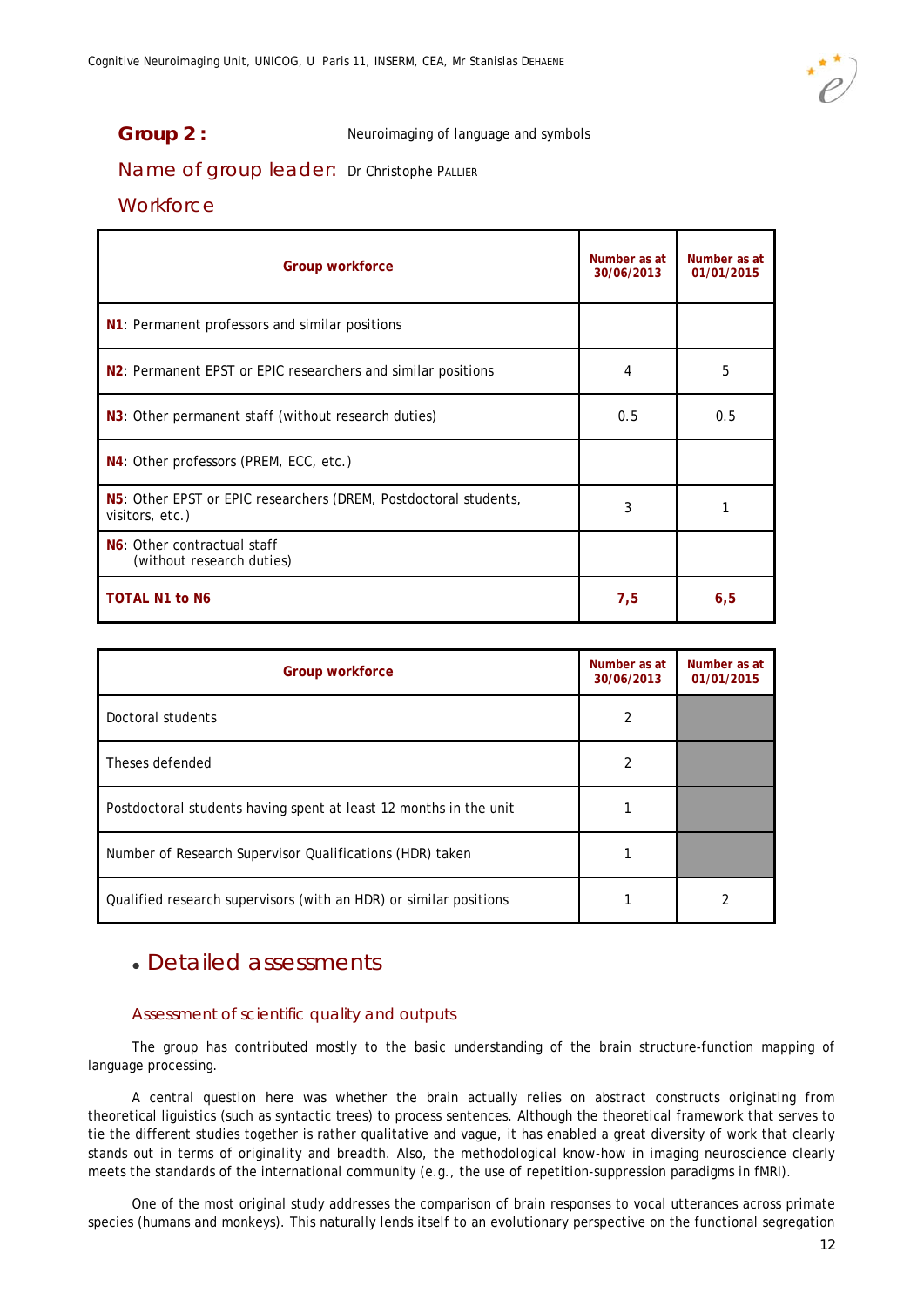of the language network. More precisely, it complements group 1's "neuronal recycling hypothesis", which essentially states that the human language subnetwork engaged in reading borrowed brain computational resources that were well-suited to process language but were selected to serve a different purpose. Major achievements of the group also include the identification of language processing bottlenecks (e.g., time scales, conscious access), which consitute a distinguished contribution to the field. Note that most of these studies were published in high-impact international academic journals (e.g., PNAS, J. Neurosci., Neuroimage, etc). Taken together, this explains the high national and international visibility of the group leader (Mr Christophe PALLIER 's h-index=33).

### Assessment of the unit's academic reputation and appeal

The reputation of the group regarding language processing in the brain has enabled tight collaborations with international groups that share related interests. For example, a series of studies on biliguism has been successfully conducted with colleagues from the University Pompeu Fabra in Barcelona (Spain). Another example is the study on subliminal speech priming, which was conducted in collaboration with the Catholic University of Leuven (Belgium).

In terms of academic reputation, the group leader has been invited to give seminars at UCLA, Vitoria, Barcelona, Taipei, Leipzig. He chaired the Journée "l'aire de Broca: 150 ans après" at the Pitié-Salpétrière hospital in Paris, and was a keynote speaker in two international workshops.

### Assessment of the unit's interaction with the social, economic and cultural environment

Outside its main research stream, the most salient contribution of the group is its contribution to the French Lexicon Project, an open database of lexicon decision times for 40000 words obtained across 1000 participants.

In addition, the group leader was invited to give lectures to language school teachers. Mr Christophe PALLIER also took part in multiple extra-scientific public debates about scientific, philosophical and ethical issues of neuroscientific research within the local environment of the institute.

### Assessment of the unit's organisation and life

The group has a well-defined central focus, namely: language processing in the brain. This is a vast theme of research, which the group leader has chosen to address from many different perspective over the past few years. This could have incurred a cost in terms of scientific coherency, but the overall impression contradicts this idea, for two reasons. First, most studies are nurtured from theoretical linguistics, which provides conceptual guidance for both experimental design and results interpretation. Second, the relative dispersion of group 2's research interests serves the overall consistency of the research unit, through the many collaborative links it shares with the other groups. The latter point is also important for enabling the successful pooling of scientific, human, financial and material resources (e.g., joint group meetings, IT, co-application on grants, MRI scanners, etc) across the institute.

### Assessment of the unit's involvement in training through research

First, note that the group gathers three post-doctoral trainees and three PhD students, who benefit from weekly meetings chaired by the unit's group leaders.

The group leader is a member of the CogMaster pedagogic board (MSc in cognitive sciences @ École Normale Supérieure, Paris). Note that this is not the sole contribution of Mr Christophe PALLIER's contribution to the CogMaster, since he is also lecturing on neuroimaging data analysis.

### Assessment of the strategy and the five-year plan

The group's research project aims at identifying the neural representations of atomic cognitive constructs, following a gradient of abstract complexity (beginning with words and numbers, and culminating in the syntactic structure of language). The three permanent researchers have slightly different interests (e.g., language vs number sense), but share similar methodological tools (fMRI, multivariate decoding techniques). Importantly, many research questions rely on the notion of hierarchical processing, e.g., the representation of a given word depends upon the syntactic context. Such hierarchical processing hypothesis appears at different scales (e.g., phonemes in a word, words in a sentence, etc). This relates to an overarching and transversal research question of the unit, namely: the representation of recursive structures (i.e. structures that are self-similar). This is one of the most original aspects of the unit's project, to which group 2 is likely to significantly contribute.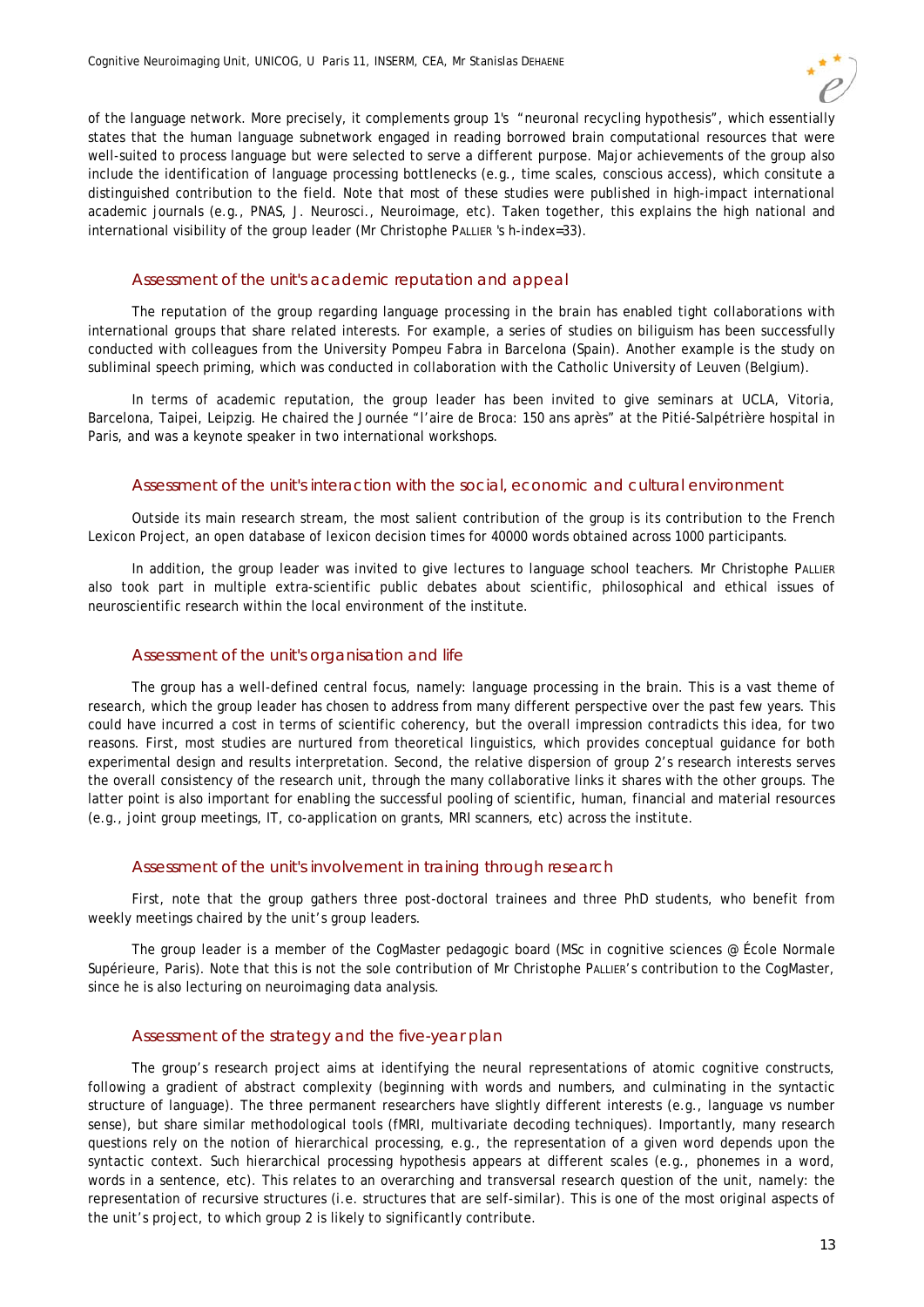

One has to acknowledge the fact that two new permanent researchers are joining the group, which brings along its own promises and risks. On the one hand, the scientific complementarity of the three permanent reearchers is evident from their respective research interests. For example, an exciting extension to the group's past expertise is clinical interest in dyscalculic children of one permanent investigator. First, this will bring additional neuropsychological insights steming from the nature of the pathological impairments to the number sense. Second, this will largely augment the group's contribution to translational research (cf. epidemiological study of dyscalculia and dyslexia, in collaboration with Dr. F. RAMUS). Also, the project on high-field (7T) fMRI of a another investigator is very appropriate, given the strong local deployment of MR physics resources. Last but not least, her involvement in the Human Brain Project holds great promises in terms of the group's international visibility. On the other hand, there is a risk of lack of convergence between the different research agendas. This is because this convergence relies on a central tenet, namely: the existence of a common brain structure for manipulating hierachical (recursive) structures of words and numbers. The critical point here is that it is yet unclear how the group will re-organize and adapt its strategic direction if this assumption happens to be unjustified.

In general though, the objectives are credible, both in scientific terms, and with regards to the human, financial and material resources that they require.

### Conclusion

- **Strengths and opportunities:**
- synergetic scientific expertises of the three main researchers;
- opportunities for translational research;
- novel research program based upon high-field MRI.
	- **Weaknesses and threats:**
- no apparent knowledge in quantitative modelling of cognitive processes;
- no apparent link with group 4 (electrophysiology);
- diluted research program (language and number sense).
	- **Recommendations:**

Engage in thorough collaborations with computational neuroscientists with adequate background on linguistics/number sense.

Promote local cutting-edge neuroimaging facilicities, in the aim of diversifying experimental methods (EEG/MEG platform, advanced data analysis, etc).

In conclusion, the group's past achievements are of high quality and its current research projects are ambitious, novel and timely. In addition, the group is likely to both strongly benefit from and contribute to the local scientific environment. In addition to its strong potential for translational research, these merits call for a very positive overall evaluation.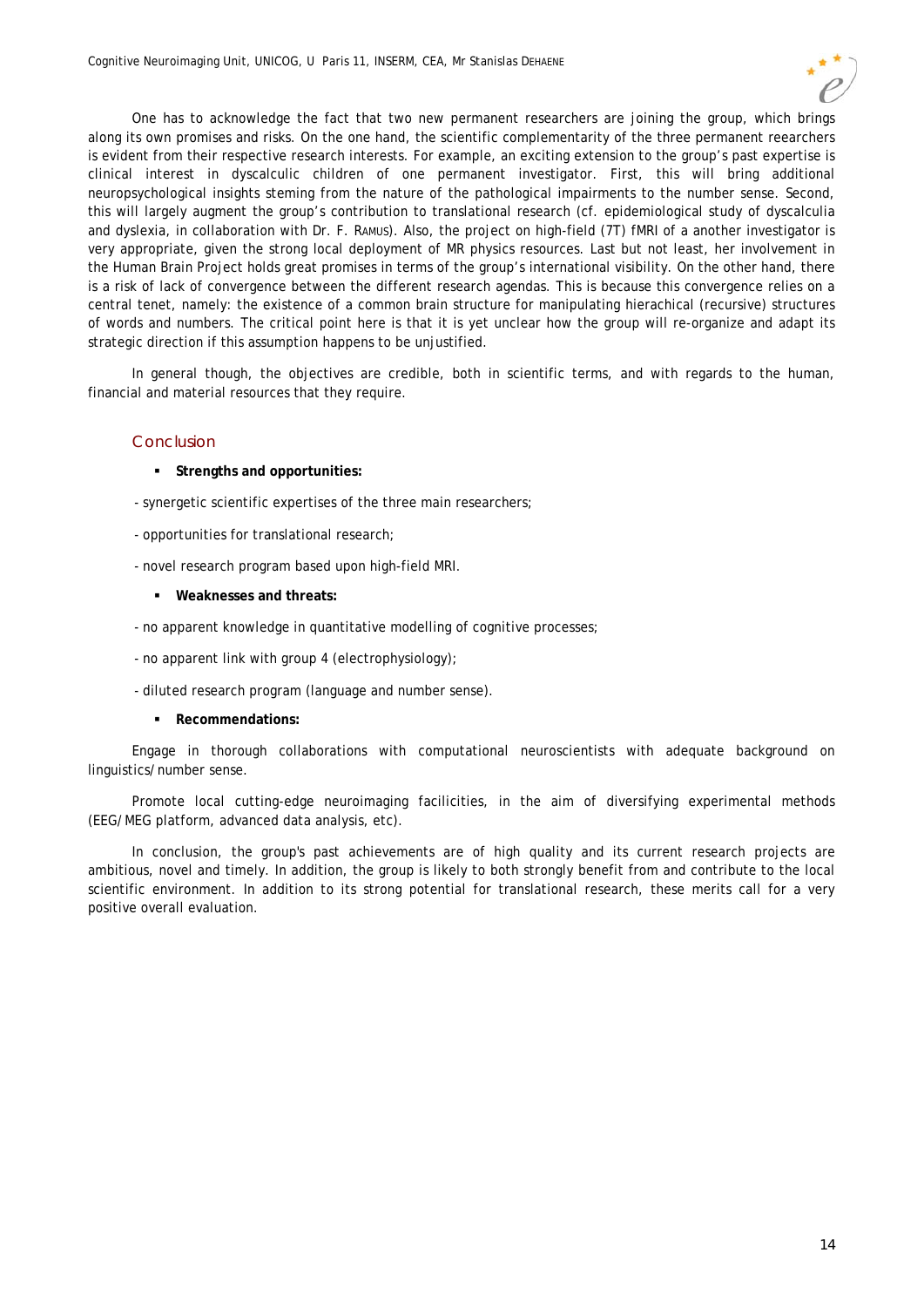

### Group 3: Brain development

### Name of group leader: Ms Ghislaine DEHAENE-LAMBERTZ

### **Workforce**

| <b>Group workforce</b>                                                              | Number as at<br>30/06/2013 | Number as at<br>01/01/2015 |
|-------------------------------------------------------------------------------------|----------------------------|----------------------------|
| N1: Permanent professors and similar positions                                      |                            |                            |
| N <sub>2</sub> : Permanent EPST or EPIC researchers and similar positions           | 5                          | 5                          |
| N3: Other permanent staff (without research duties)                                 | 0.5                        | 0.5                        |
| N4: Other professors (PREM, ECC, etc.)                                              |                            |                            |
| N5: Other EPST or EPIC researchers (DREM, Postdoctoral students,<br>visitors, etc.) | 3                          | 4                          |
| N6: Other contractual staff<br>(without research duties)                            |                            |                            |
| <b>TOTAL N1 to N6</b>                                                               | 8,5                        | 9,5                        |

| <b>Group workforce</b>                                            | Number as at<br>30/06/2013 | Number as at<br>01/01/2015 |
|-------------------------------------------------------------------|----------------------------|----------------------------|
| Doctoral students                                                 | 3                          |                            |
| Theses defended                                                   | 2                          |                            |
| Postdoctoral students having spent at least 12 months in the unit | 2                          |                            |
| Number of Research Supervisor Qualifications (HDR) taken          |                            |                            |
| Qualified research supervisors (with an HDR) or similar positions |                            |                            |

### Detailed assessments

### Assessment of scientific quality and outputs

The scientific quality and output of group 3 lead by Ms Ghislaine DEHAENE-LAMBERTZ is outstanding. This is reflected through its publication record with more than 35 peer-review publications, most of these in top scientific journals such as Science, PNAS or J. Neuroscience, as well as the numerous invitation that the group members have received from national and international organizations.

Clearly, the group led by Ms Ghislaine DEHAENE-LAMBERTZ has become an international leader in human cognitive development in infants and children, both at the structural and functional levels, as recognized by various prizes to group members.

Finally, the scientific quality of the group is also highlighted by the variety of public and private grants it has received in the last 5 years.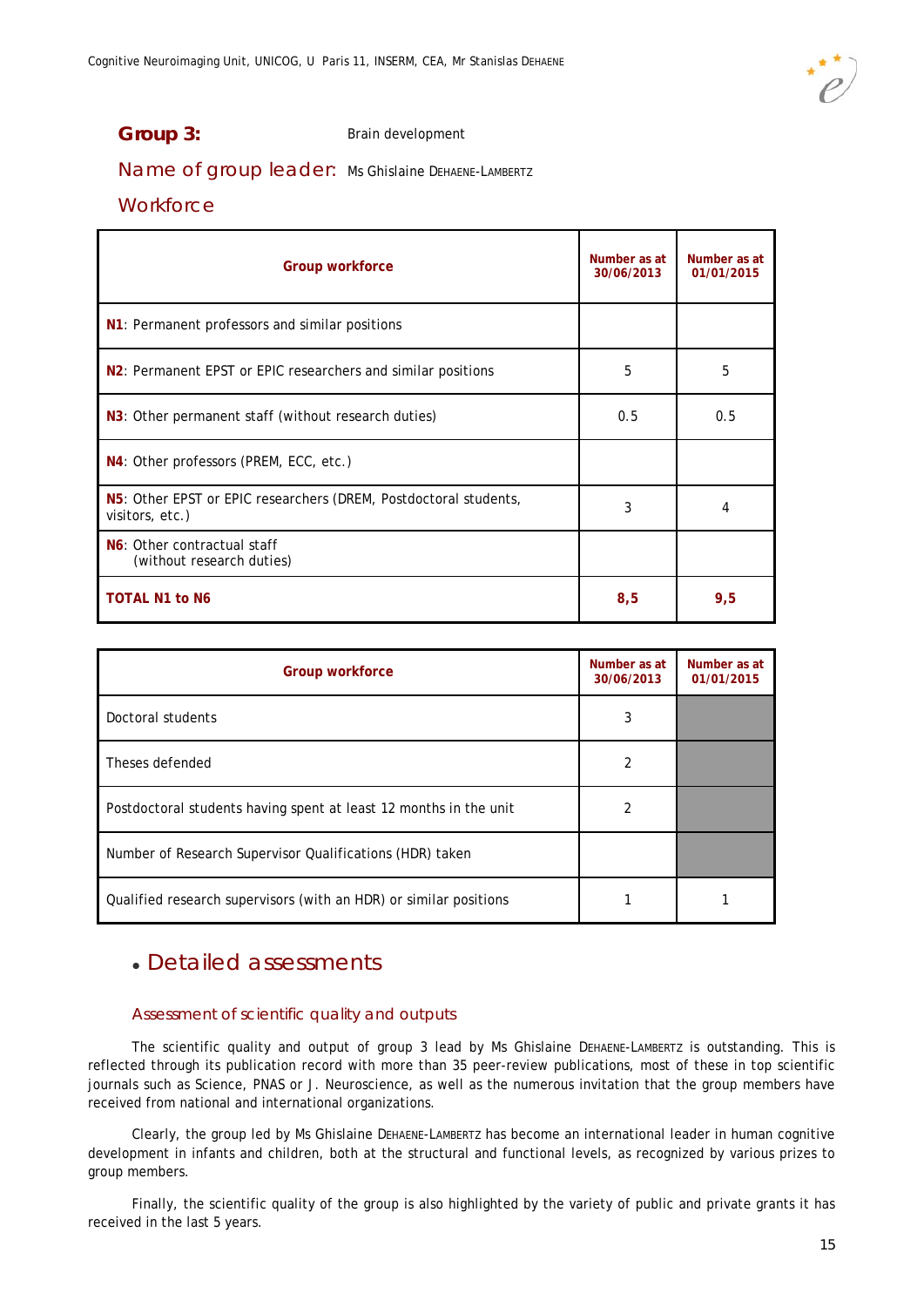### Assessment of the unit's academic reputation and appeal

Group 3 is one of the leader in the field of human development not only nationally but also internationally, rivaling with groups such as the one of Graffman at NIH or Stiles Davis at UCSD for example. It provides a rare center of excellence where both a structural and functional understanding of human brain development is being pushed through a combination of ingenious behavioral paradigms and new frontiers in brain imaging. The combination of such skills is rare on the international scene and places group 3 ahead of most human developmental center around the world.

#### Assessment of the unit's interaction with the social, economic and cultural environment

The impact of the unit on society is already visible and will only increase in the next few years. The unit has already produced a number of books for parents and teachers, and is quite active in the dissemination of knowledge about human brain development and its consequences for best practices in education. Its conversion of academic content into educational games for dyspraxic children illustrates perfectly the dedication of this group to translating lab research into useful tools for society.

It is a source of information for the national and international press being sought out by French media. It has also very strong links with the medical community and in particular best practice in the treatment of pre-term infants. The planned atlas of the baby's brain and its functional organization will be a huge contribution for both the scientific community and society at large, with practical implications for domains as varied as health, education and parent-children relationships.

### Assessment of the unit's organisation and life

Excellent access to a dynamic, rich and multidisciplinary environment, with international speakers series. Outstanding support of group member and smooth integration of the various skills and background needed to excel.

### Assessment of the unit's involvement in training through research

Group 3 provides a very strong inter-disciplinary environment to its trainee, a key asset in a field that calls for skills as varied as excellence in experimental design and insights in ethological method to probe behavior all the way to knowledge of state of the art in machine learning and big data management. The group provides an ideal setting to training young researchers and future stars in the domain. This is reflected in the numbers of excellent PhD and postdoctoral fellow that have come through the units, as well as the very large network of fruitful collaborations the group has established.

### Assessment of the strategy and the five-year plan

The five year plan is well thought out with clear objectives and reachable deliverable, while at the same time being quite ambitious. The breadth and depth of the international collaboration established over the years is commandable, with the group being now centrally positioned to being at the fore front of the development of new imaging techniques adapted to human infants.

### Conclusion

- **Strengths and opportunities:**
- pushing the limits of functional and structural approaches to brain development;
- excellent group dynamics and collaborative work;
- outstanding outreach.
	- **Weaknesses and threats:**

Ease of access to MR facilities: this group is among the rare such groups in the world that can push forward the limits of functional brain imaging in infants and children. Yet access rules and CEA regulations make it very difficult for NeuroSpin to be a parent-and children-friendly environment.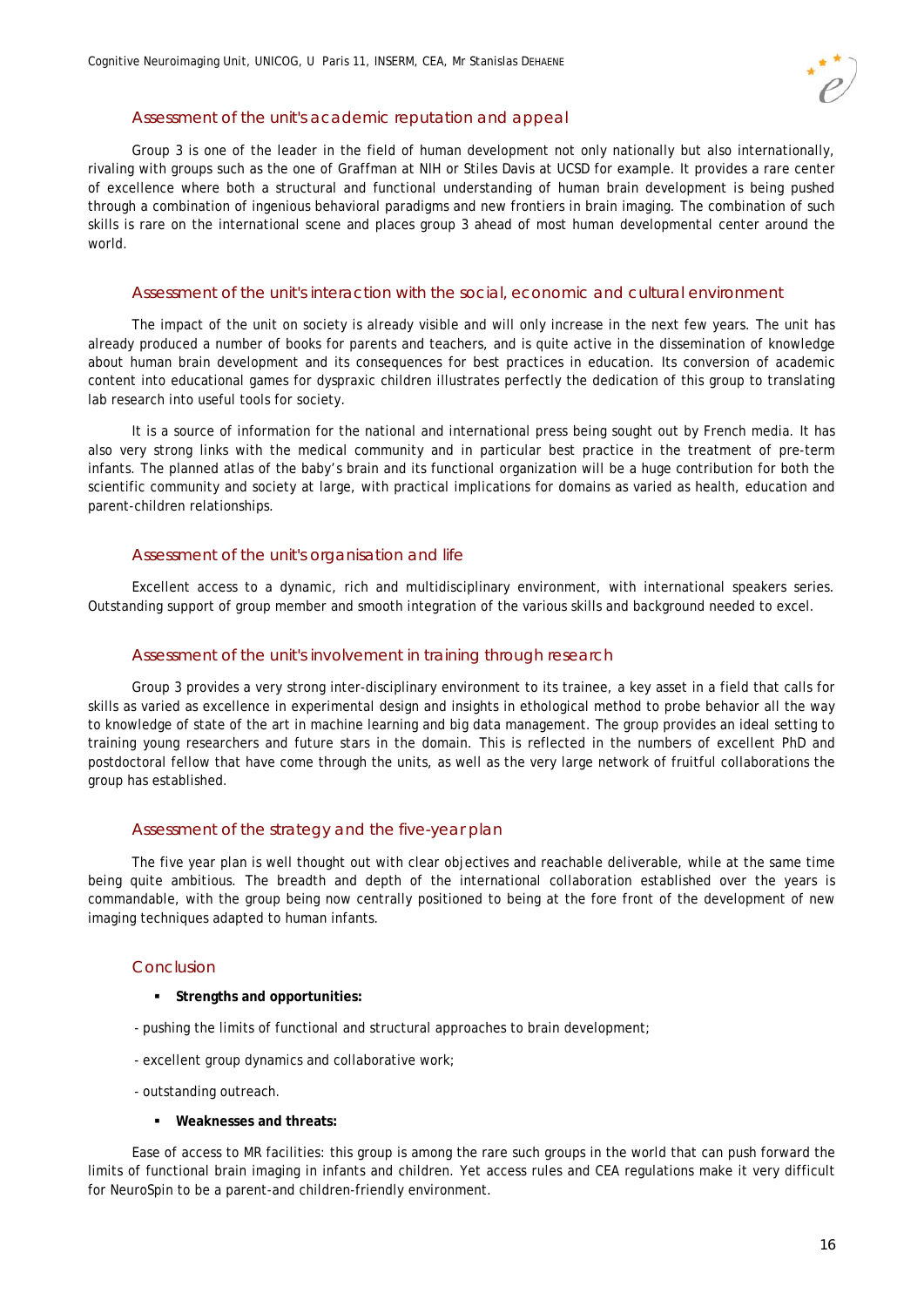

Cost of access to MR facilities: it is well know that paediatric populations are difficult to scan as they cannot be as easily instructed to cooperate, stay still and be quiet. This type of research requires an experimenter be patient and seize the opportunity when the infant or child is ready to cooperate. These requirements are not well aligned with an MR cost structure based on booking precise scan slots ahead of time. This procedure requires more flexibility to be efficient, so that this research is not limited by unfair costing in relation to other groups.

### **Recommendations:**

It would seem advantageous for NeuroSpin to take advantage of its unique facilities, entirely dedicated to MR research and the proximity of such an outstanding group, to continue breaking new ground in paediatric functional MR imaging and enlarging our understanding of human brain development.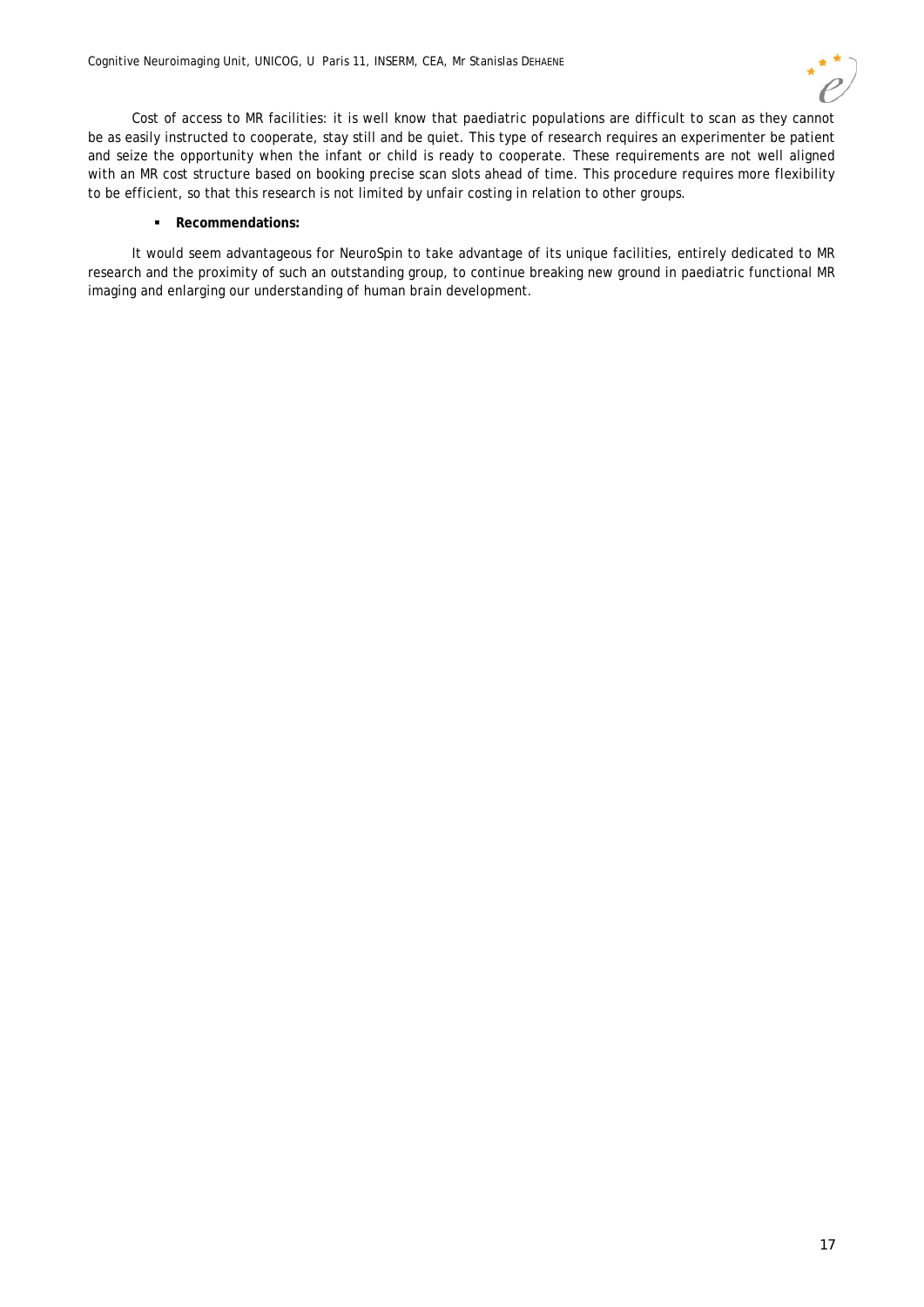

### **Group 4:** MEG and Brain Dynamics

Name of group leader: Ms Virginie VAN WASSENHOVE

### **Workforce**

| <b>Group workforce</b>                                                              | Number as at<br>30/06/2013 | Number as at<br>01/01/2015 |
|-------------------------------------------------------------------------------------|----------------------------|----------------------------|
| N1: Permanent professors and similar positions                                      |                            |                            |
| N <sub>2</sub> : Permanent EPST or EPIC researchers and similar positions           | 3                          | 3                          |
| N3: Other permanent staff (without research duties)                                 | 0.5                        | 0.5                        |
| N4: Other professors (PREM, ECC, etc.)                                              |                            |                            |
| N5: Other EPST or EPIC researchers (DREM, Postdoctoral students,<br>visitors, etc.) | 4                          |                            |
| N6: Other contractual staff<br>(without research duties)                            |                            |                            |
| <b>TOTAL N1 to N6</b>                                                               | 7,5                        | 4,5                        |

| <b>Group workforce</b>                                            | Number as at<br>30/06/2013 | Number as at<br>01/01/2015 |
|-------------------------------------------------------------------|----------------------------|----------------------------|
| Doctoral students                                                 | 3                          |                            |
| Theses defended                                                   | 2                          |                            |
| Postdoctoral students having spent at least 12 months in the unit | 3                          |                            |
| Number of Research Supervisor Qualifications (HDR) taken          |                            |                            |
| Qualified research supervisors (with an HDR) or similar positions |                            |                            |

### Detailed assessments

### Assessment of scientific quality and outputs

The group was originally lead by Mr Andreas KLEINSCHMIDT who moved to Geneva in Spring 2012. Ms Virginie VAN WASSENHOVE, who joined the unit in 2008, officially became the new leader of the group in September 2012, and the only permanent researcher. This scientific assessment therefore does not include Mr Andreas KLEINSCHMIDT's production which was not performed in collaboration with the present members of the group.

Group 4's activity had two facets:

1) Setting up and running the Magnetoencephalography (MEG) Lab since the end of 2008 with two INSERM research engineers dedicated to this activity not only at the group or unit level but also as part of the Neurospin facilities. This includes ensuring reliable recordings and deploying state-of-the-art methods for signal analysis and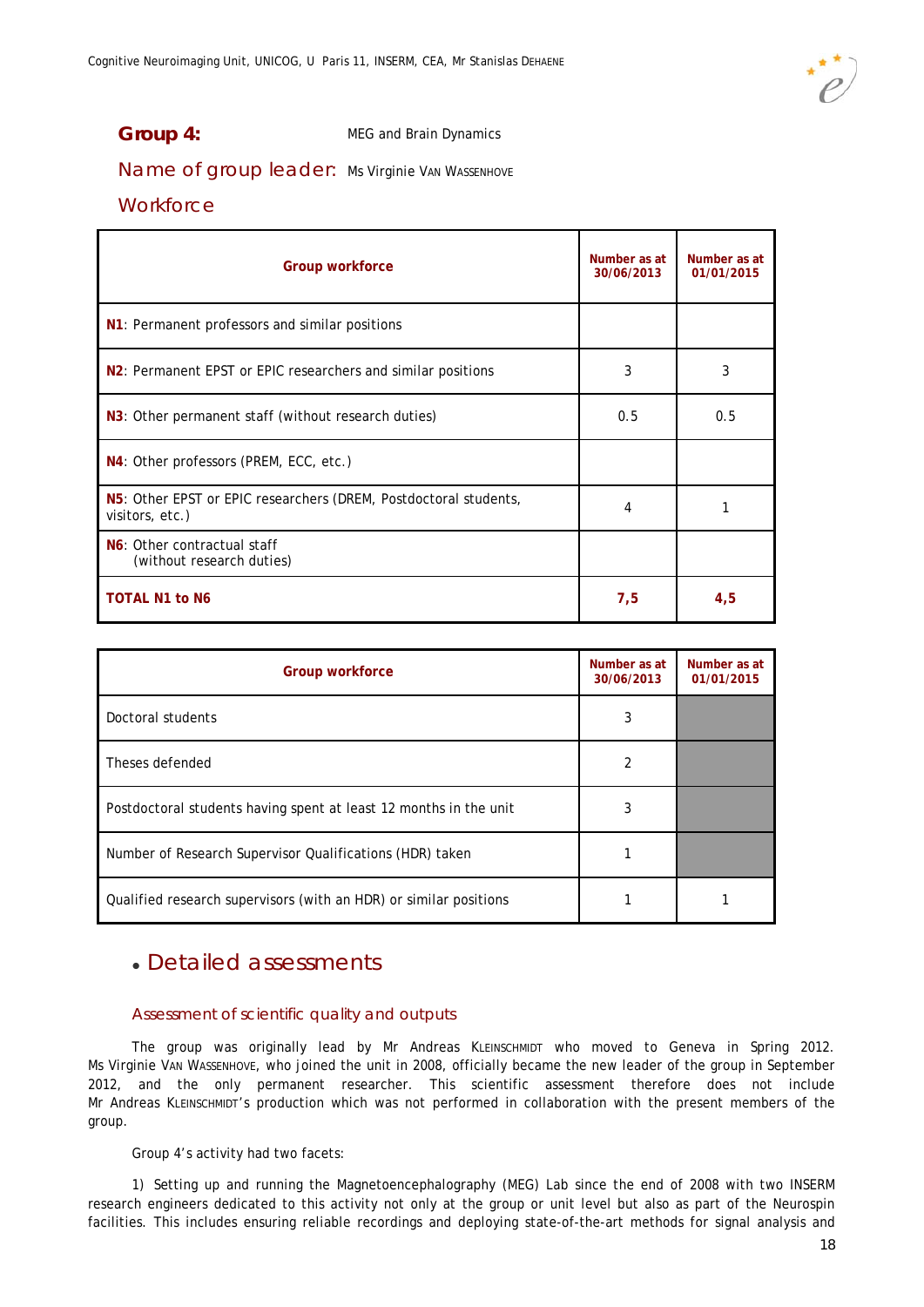dynamic source reconstruction. This activity is transverse to the other groups since 4 papers using MEG have been published by group 1's members, and 2 by physicists from another CEA laboratory developpping new MEG instrumentation.

2) Developping a specific experimental research project aiming at evaluating the processing of multisensory information, its temporal organization and particularly the representation of temporal information in the human brain. The group leader has obtained in 2011 an ERC Starting Grant to understand the neural dynamics underlying the representation of time. Original results have been obtained on automaticity in multisensory processing and in temporal cognition, mostly based on behavioral and fMRI measures performed in collaboration with former group leader's host laboratories, and more recently with MEG recordings. This has lead to to a very good production: 12 papers, and 6 international conference proceedings, in journal such as Plos One (2), Philos Trans R Soc Lond B Biol Sci (3), Frontiers (3), and Neuropsychologia (1).

### Assessment of the unit's academic reputation and appeal

From a technological and methodological point of view, the MEG Lab is well connected to national and international MEG community and is now attracting various MEG projects.

On the scientific side, group 4 is a young and emerging group. It is attracting PhD and post-doc students thanks to a succession of grants (Marie-Curie reintegration grant, ANR young researcher, and ERC starting grant). It is also involved in the european flagship Human Brain Project for the characterization of the brain architectures for time representation and manipluation.

The group leader has been invited to ~25 national or international conferences or seminars in reknown institutes (Montreal, MIT Boston, Konstanz, Tübingen). She is on the editorial board of Plos One, Frontiers in Auditory Cognitive Neuroscience, and Timing and Time Perception.

#### Assessment of the unit's interaction with the social, economic and cultural environment

The group leader produced several interviews on internet media for the public at large. She also made a TED presentation in Paris on Time and the Brain.

### Assessment of the unit's organisation and life

Group 4 is clearly structured around the MEG facility. Thanks to two permanent engineers, this MEG platform is very well organized. State-of-the-art signal analysis softwares are made available to the users and, importantly, the development of new methodological tools is in progress (including real-time MEG).

Although, the group is still young, the general atmosphere was perceived as both friendly and effective, with a strong sense of inter-disciplinarity. The group 4 members are experienced in collaborating with other groups' members and external partners.

### Assessment of the unit's involvement in training through research

The group leader is lecturing Advanced Cognitive Neuroscience Graduate course at École Normale Supérieure, Paris, and is a guest lecturer in various advanced courses (École Polytechnique, ENS Lyon, École des Oscillations). She obtained her habilitation to supervise research (HDR) in 2013. Two PhD students already defended their thesis in 2013, with several articles related to their work, and two will finish in 2014.

### Assessment of the strategy and the five-year plan

The strategy for the next 5 years focusses on time perception research and temporal dynamics, mostly using MEG recordings. It will largely correspond to the group leader's ERC starting grant and to an ANR Young Researcher grant recently obtained. This should definitely help the group to develop and expand over the next 5 years. Several, still poorly explored questions, will be adressed: are neural oscillations critical for the encoding of time ? Does time perception require an internal clock ? Is Time another mental magnitude such as space and numbers ? What are the neural basis of mental time travel ? How a multiscale representation of time is established in the human brain ? The design of experimental paradigms will capitalize on the expertise of the group on multisensory integration and interfacing with internal representations.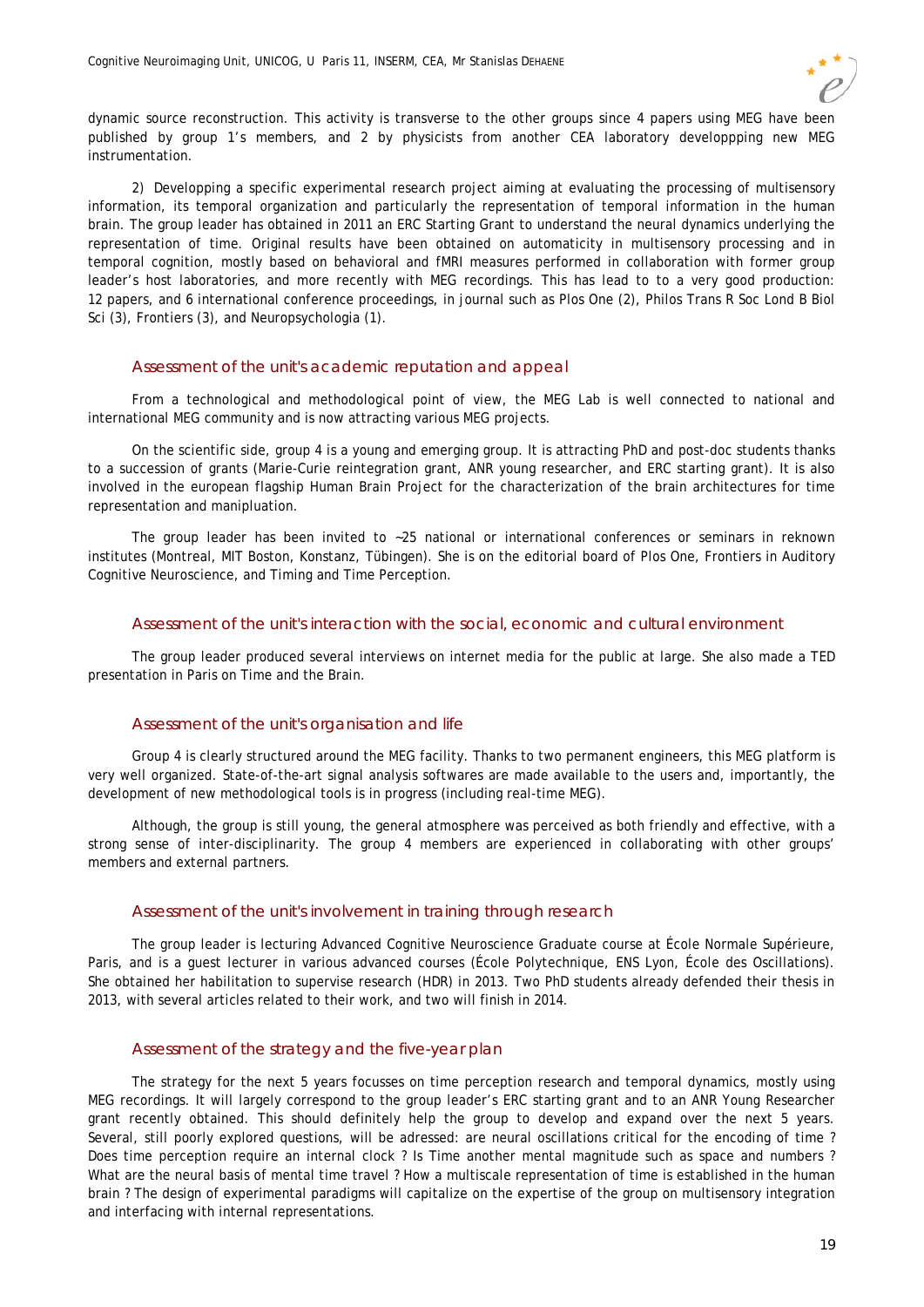In addition, to further develop their expertise in MEG signal analysis, they will develop and/or adapt novel methodological approaches (e.g., decoding techniques, real-time analysis, functional connectivity, scale-free analysis, graph theory analysis). The two recently recruited INSERM engineers have an essential role for that objective, including supervising students.

Due to the very small size of the group in terms of permanent researchers, the plan appears rather ambitious. However, the group leader has secured excellent fundings to achieve her goals, including a participation to the FET Human Brain Project.

### Conclusion

### **Strengths and opportunities:**

- to have set up the MEG Lab facilities at Neurospin and for the unit with dedicated permanent engineers;
- opportunity to develop interactions with other groups or units taking advantage of the MEG expertise;

- to have developped a novel research project on the representation of time in the brain, only poorly explored in other french research laboratories;

- excellent fundings.
	- **Weaknesses and threats:**
- small size of the group (only one permanent researcher);
- running costs for the MEG platform requested by CEA seem to increase abruptly.
	- **Recommendations:**

Collaborations with the other groups and external research groups should be increased for a better exploitation of the MEG facility.

A strategy for recruiting an additional researcher should be considered over the next 5 years to consolidate the cognitive neuroscience side of the group.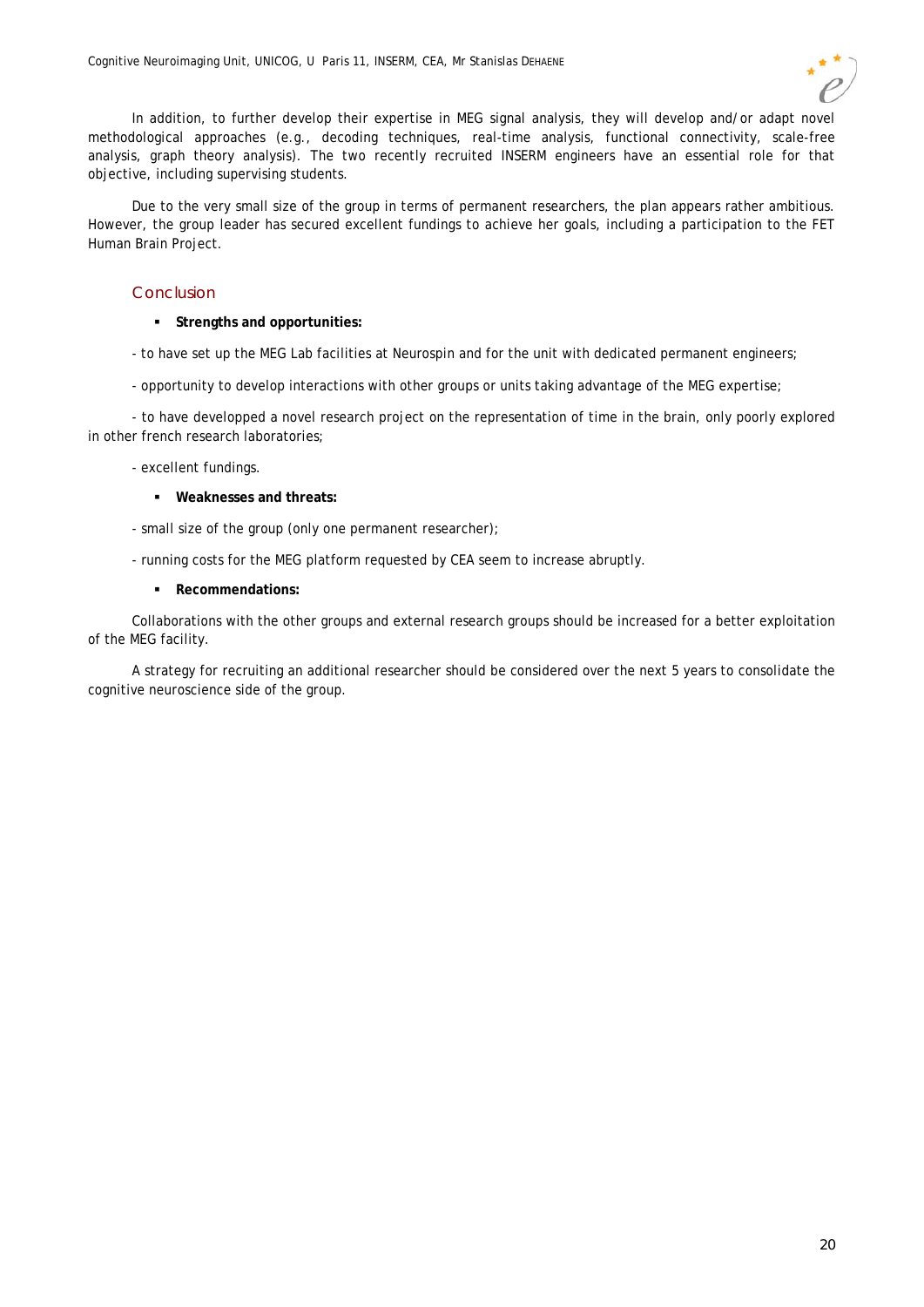### 5 • Conduct of the visit



Visit date:

| Start:       | 06/12/2013 at 8.45 am                                                                                                                                                                                                                                                                                                                                  |
|--------------|--------------------------------------------------------------------------------------------------------------------------------------------------------------------------------------------------------------------------------------------------------------------------------------------------------------------------------------------------------|
| End:         | 06/12/2013 at 5.45 pm                                                                                                                                                                                                                                                                                                                                  |
| Visit site:  | <b>INSERM-CEA Cognitive Neuroimaging Unit</b>                                                                                                                                                                                                                                                                                                          |
| Institution: | Neurospin                                                                                                                                                                                                                                                                                                                                              |
| Address:     | CEA/SAC/DSV/I2BM/NeuroSpin                                                                                                                                                                                                                                                                                                                             |
|              | Bâtiment 145 - Point Courrier 156                                                                                                                                                                                                                                                                                                                      |
|              | F-91191 GIF SUR YVETTE Cedex FRANCE                                                                                                                                                                                                                                                                                                                    |
|              | Conduct or programme of visit:                                                                                                                                                                                                                                                                                                                         |
| 08h45-09h00  | Door closed meeting - Presentation of AERES to the experts committee by the Scientific<br>Delegate (DS)                                                                                                                                                                                                                                                |
| 09h00-09h15  | Presentation of the experts committee and of AERES to the unit by the DS                                                                                                                                                                                                                                                                               |
| 09h15-10h00  | Presentation of the unit, scientific assessment and projects: UNICOG<br>(including brief tour of the installations (Mr Stanislas DEHAENE))                                                                                                                                                                                                             |
|              | Team presentations (including half time for discussion)                                                                                                                                                                                                                                                                                                |
| 10h00-10h30  | Scientific assessment and projects, team 1: Neuroimaging of human cognitive<br>architectures (Mr Stanislas DEHAENE)                                                                                                                                                                                                                                    |
| 10h30-10h45  | <b>Break</b>                                                                                                                                                                                                                                                                                                                                           |
| 10h45-11h15  | Scientific assessment and projects, team 2: Neuroimaging of Language and Symbols<br>(Mr Christophe PALLIER)                                                                                                                                                                                                                                            |
| 11h15-11h45  | Scientific assessment and projects, team 3: Neuroimaging of Development<br>(Ms Ghislaine DEHAENE-LAMBERTZ)                                                                                                                                                                                                                                             |
| 11h45-12h15  | Scientific assessment and projects, team 4: Magnetoencephalography and Brain dynamics<br>(Ms Virginie VAN WASSENHOVE)                                                                                                                                                                                                                                  |
| 12h30-13h30  | Lunch                                                                                                                                                                                                                                                                                                                                                  |
|              | Including representatives of the institutions<br>(Mr Jacques BITTOUN-Paris Sud, Mr Gilles BLOCH-CEA and Mr Etienne HIRSCH-INSERM)                                                                                                                                                                                                                      |
|              | Meeting with permanent and non-permanent staff                                                                                                                                                                                                                                                                                                         |
| 13h30-14h15  | Three demonstrations by lab researchers and engineers:<br>Ms Jessica Dubois, Mr François LEROY and Ms Caroline Huron on children studies<br>(anatomical and behavioral work)<br>- Mr Marco Bulatti, Ms Leila Azizi-Rogeau and Mr Sébastien Marti on the MEG facility and<br>MEG decoding<br>- Ms Evelyn EGER and Ms Manuela PIAZZA on number decoding. |
| 14h15 -14h45 | Meeting with the technical staff<br>Audience: members of the expert committee, DS and ITA representatives of the organisms                                                                                                                                                                                                                             |
|              | Meeting with PhD students and post-docs and/or fixed-term contract researcher,<br>engineers.<br>Audience: members of the expert committee and DS                                                                                                                                                                                                       |
| 14h45-15h00  | Meeting with the representative of the "École Doctorale ED3C": Ms Ghislaine DEHAENE<br>Audience: members of the expert committee and DS                                                                                                                                                                                                                |
| 15h00-15h15  | <b>Break</b>                                                                                                                                                                                                                                                                                                                                           |
| 15h15-15h45  | Meeting with the head of the UMR<br>Audience: members of the expert committee and DS                                                                                                                                                                                                                                                                   |
| 15h45-17h45  | Door closed meeting<br>Audience: members of the expert committee and DS                                                                                                                                                                                                                                                                                |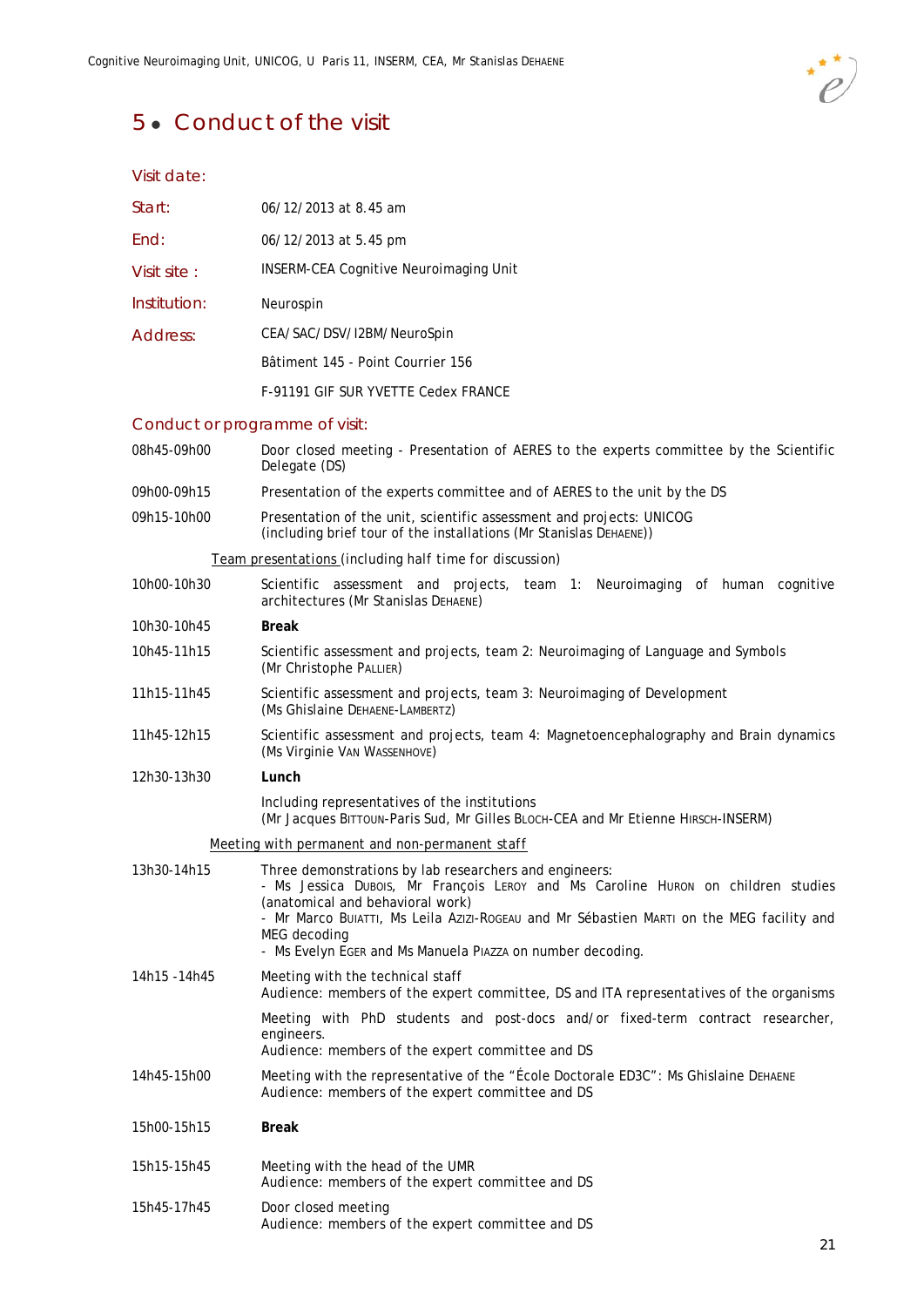## 6 Supervising bodies general comments

 $\ddot{\cdot}$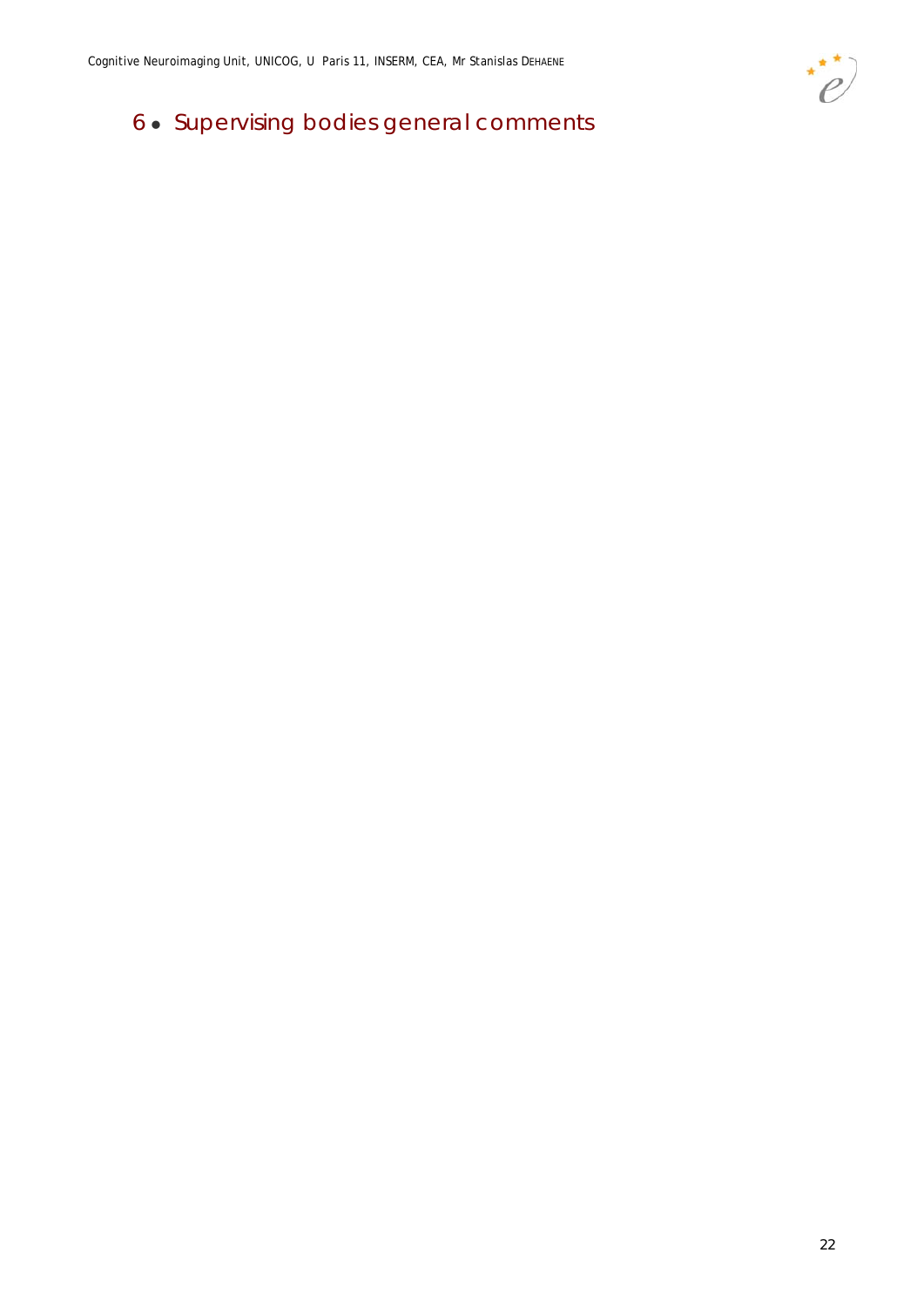

Le Président de l'Université Paris-Sud

à

Monsieur Pierre GLAUDES Directeur de la section des unités de recherche **AERES** 20, rue Vivienne 75002 Paris

Orsay, le 25 février 2014

N/Réf.: 31/14/JB/LM/AL

Objet : Rapport d'évaluation d'unité de recherche N° S2PUR150007888

Monsieur le Directeur,

Vous m'avez transmis le 5 février dernier, le rapport d'évaluation de l'unité de recherche NEUROIMAGERIE COGNITIVE nº S2PUR150007888 et je vous en remercie.

L'université se réjouit de l'appréciation portée par le Comité sur cette unité et prend bonne note de ses suggestions.

Les points à améliorer seront discutés avec le directeur d'unité, Monsieur Stanislas DEHAENE, dans un esprit constructif pour l'avenir de la recherche à l'université.

Je vous prie d'agréer, Monsieur le Directeur, l'expression de ma sincère considération.



Siège : Université Paris-Sud 15 rue Georges Clemenceau 91405 Orsay cedex www.u-psud.fr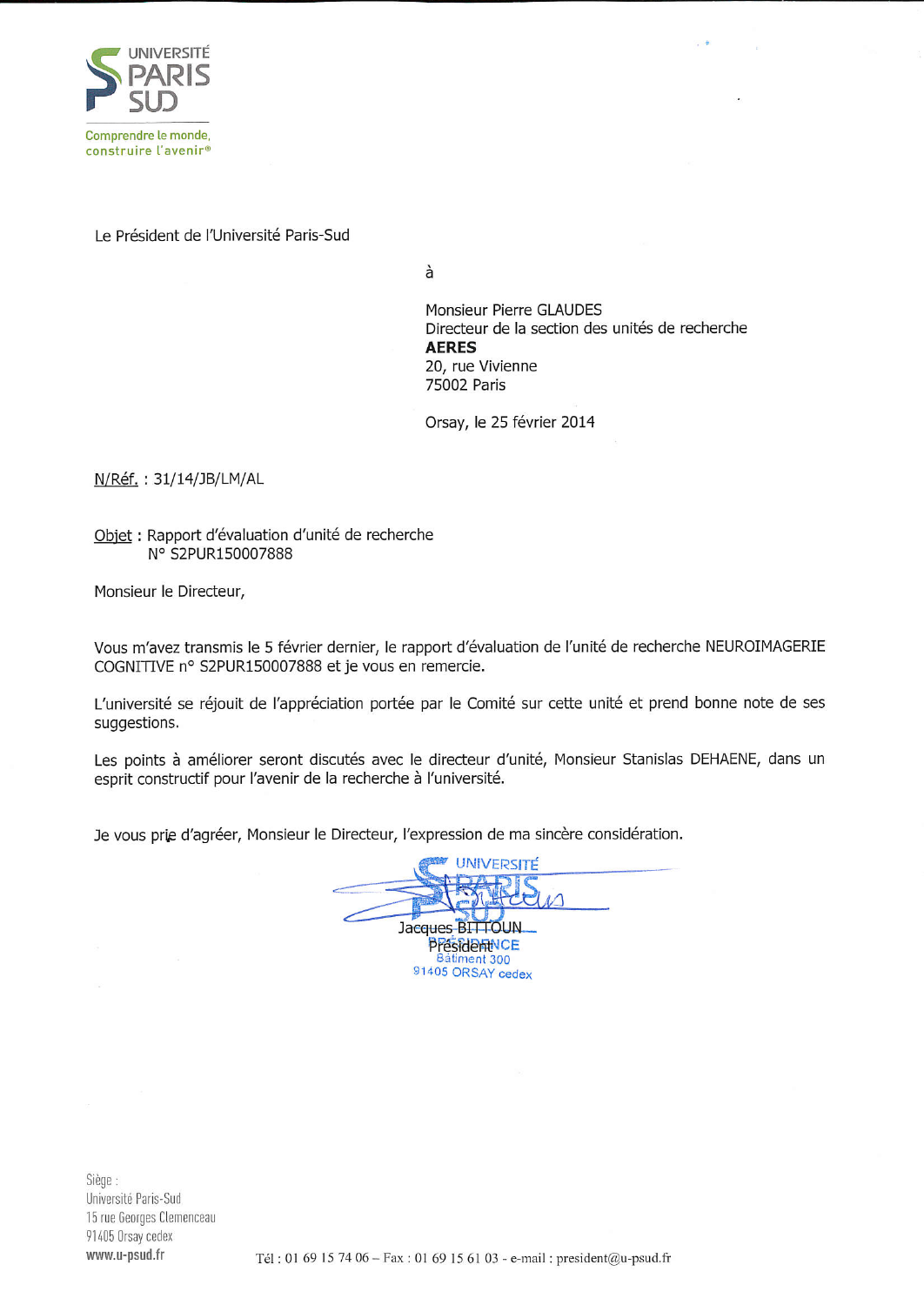www.cea.fr

**DE LA RECHERCHE À L'INDUSTRIE** 



Monsieur Pierre Glaudes Directeur de la section des unités de l'AERES 20 rue Vivienne 75002 Paris France

Fontenay-aux-Roses, le 26 février 2014 Objet : Rapport AERES E2015-EV-0911101C-S2PUR150007888-004771-RT, Unité de NeuroImagerie Cognitive N/Réf. : DSV/DIR/2014-

Monsieur le Directeur,

Je vous remercie pour l'envoi du rapport d'évaluation de l'unité mixte de recherche NeuroImagerie Cognitive (UNICOG) dirigée par Monsieur Stanislas Dehaene, dont le CEA, l'Université Paris-Sud et l'Inserm exercent la tutelle. Le comité de visite a réalisé un remarquable travail d'évaluation et souligne la très grande qualité scientifique de cette unité. Le CEA se réjouit de l'appréciation portée par le Comité sur cette unité et prend bonne note de ses suggestions.

UNICOG, localisée sur le site de Saclay, est partie prenante du centre de recherche NeuroSpin, dont le CEA assure également la tutelle scientifique. C'est à ce titre que je souhaite apporter quelques éléments d'éclairage à la remarque du Comité de visite concernant notamment l'accueil des enfants et de leurs parents sur le site de Saclay. La localisation de cette unité sur un site CEA induit certaines contraintes d'accès, propres à tous les sites du CEA, qui engendrent parfois des désagréments (horaires, autorisations, etc). Neurospin a été construit à l'extérieur de l'enceinte sécurisée du centre CEA Saclay afin de limiter au maximum ces contraintes.

NeuroSpin est une installation d'imagerie de recherche de haut niveau, qui rassemble sur un même site des compétences exceptionnelles de méthodologistes de l'imagerie et du traitement de signal, et de neurobiologistes. La proximité de NeuroSpin avec les physiciens de Saclay permet le développement de technologies d'imagerie au meilleur niveau.

Pour réaliser des protocoles de recherche chez les volontaires, et notamment chez l'enfant,

Commissariat à l'énergie atomique et aux énergies alternatives Centre de Fontenay-aux-Roses l 18 route du Panorama l BP 6 92265 Fontenay-aux-Roses Cedex T. +33 (0)1 46 54 94 67 l F. +33 (0)1 46 54 78 48 gilles.bloch@cea.fr

Direction des sciences du vivant Le Directeur